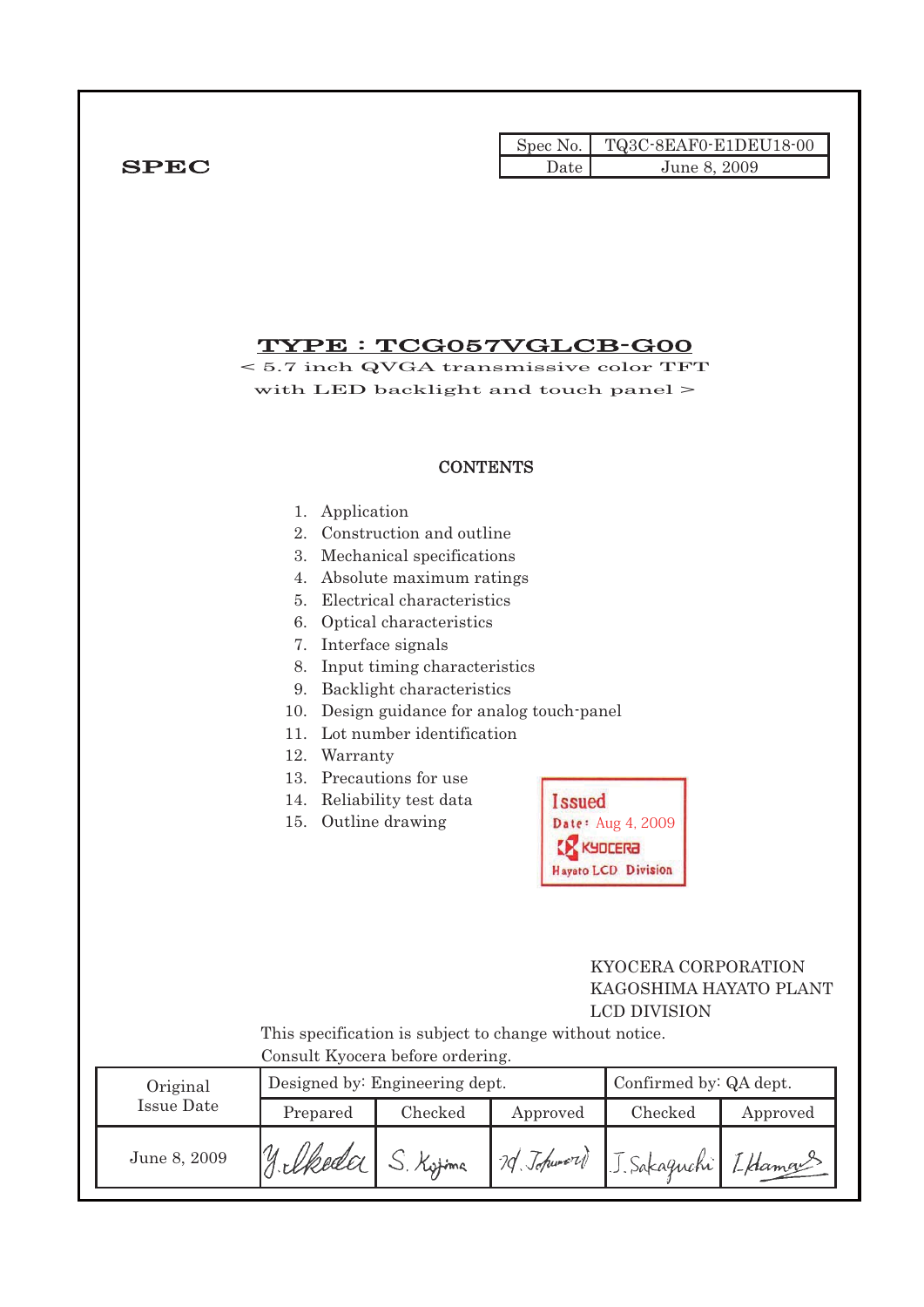| Spec No.              | Part No.        | Page |
|-----------------------|-----------------|------|
| TQ3C-8EAF0-E1DEU18-00 | TCG057VGLCB-G00 |      |

# Warning

- 1. This Kyocera LCD module has been specifically designed for use only in electronic devices and industrial machines in the area of audio control, office automation, industrial control, home appliances, etc. The module should not be used in applications where the highest level of safety and reliability are required and module failure or malfunction of such module results in physical harm or loss of life, as well as enormous damage or loss. Such fields of applications include, without limitation, medical, aerospace, communications infrastructure, atomic energy control. Kyocera expressly disclaims any and all liability resulting in any way to the use of the module in such applications.
- 2. Customer agrees to indemnify, defend and hold Kyocera harmless from and against any and all actions, claims, damages, liabilities, awards, costs, and expenses, including legal expenses, resulting from or arising out of Customer's use, or sale for use, or Kyocera modules in applications.

# Caution

1. Kyocera shall have the right, which Customer hereby acknowledges, to immediately scrap or destroy tooling for Kyocera modules for which no Purchase Orders have been received from the Customer in a two-year period.

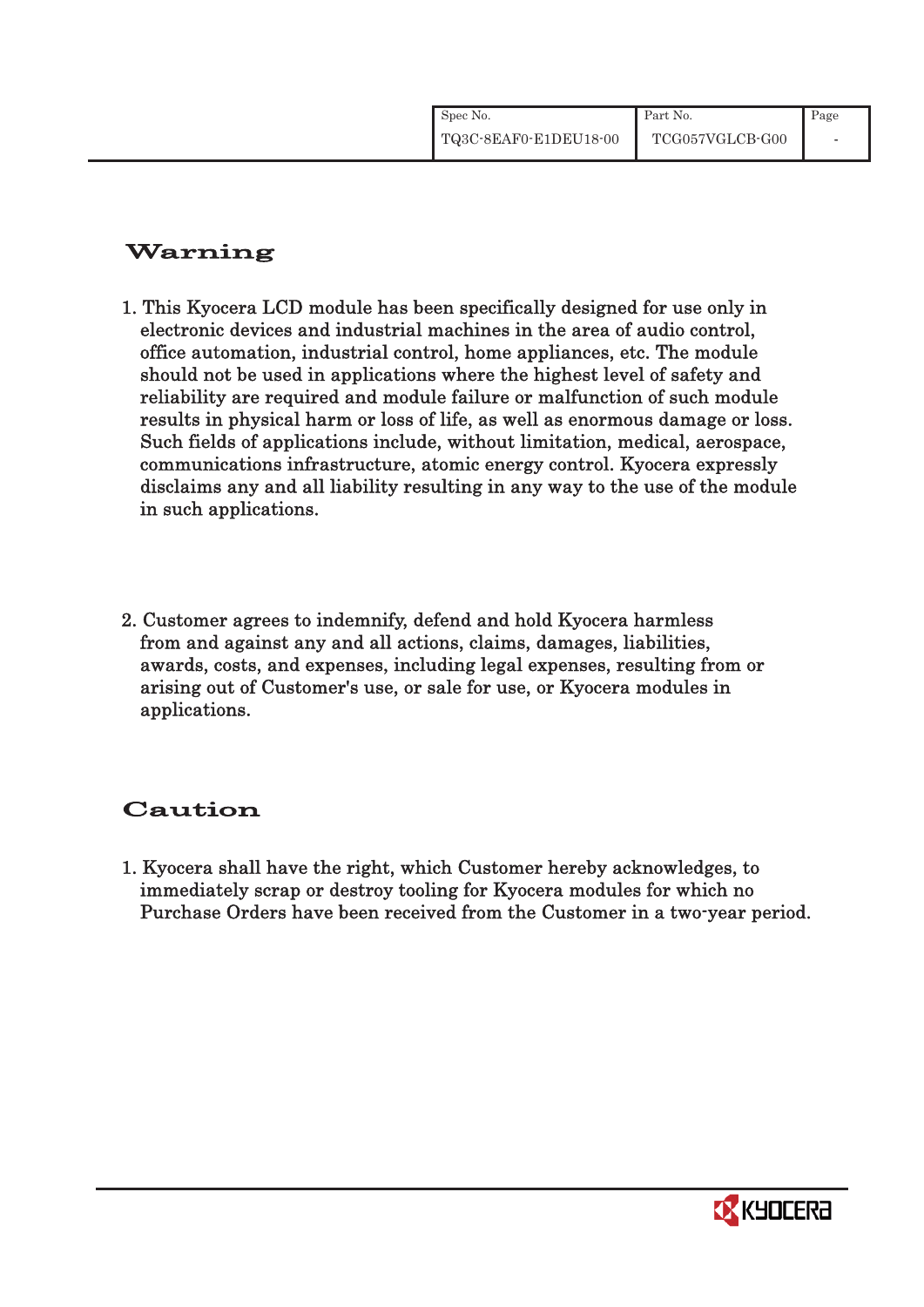|                  |                      |          |                                                    | ${\rm Spec}$ No. |                                      |  | Part No.                                 |                                         | $\overline{\text{Page}}$ |  |  |
|------------------|----------------------|----------|----------------------------------------------------|------------------|--------------------------------------|--|------------------------------------------|-----------------------------------------|--------------------------|--|--|
|                  |                      |          | ${\bf TQ3C\text{-}SEAF0\text{-}E1DEU18\text{-}00}$ |                  |                                      |  |                                          | $\operatorname{TCG057VGLCB\text{-}G00}$ |                          |  |  |
|                  | Revision record      |          |                                                    |                  |                                      |  |                                          |                                         |                          |  |  |
|                  | $\rm{Date}$          |          | Designed by : Engineering dept.                    |                  |                                      |  | Confirmed by : $\operatorname{QA}$ dept. |                                         |                          |  |  |
|                  |                      | Prepared |                                                    | $\rm Checked$    | ${\Large\bf Approved}$               |  | Checked                                  | Approved                                |                          |  |  |
|                  |                      |          |                                                    |                  |                                      |  |                                          |                                         |                          |  |  |
| ${\rm Rev. No.}$ | $\rm{\textbf{Date}}$ | Page     |                                                    |                  | $\label{eq:2} \textbf{Descriptions}$ |  |                                          |                                         |                          |  |  |
|                  |                      |          |                                                    |                  |                                      |  |                                          |                                         |                          |  |  |
|                  |                      |          |                                                    |                  |                                      |  |                                          |                                         |                          |  |  |
|                  |                      |          |                                                    |                  |                                      |  |                                          |                                         |                          |  |  |
|                  |                      |          |                                                    |                  |                                      |  |                                          |                                         |                          |  |  |
|                  |                      |          |                                                    |                  |                                      |  |                                          |                                         |                          |  |  |
|                  |                      |          |                                                    |                  |                                      |  |                                          |                                         |                          |  |  |
|                  |                      |          |                                                    |                  |                                      |  |                                          |                                         |                          |  |  |
|                  |                      |          |                                                    |                  |                                      |  |                                          |                                         |                          |  |  |
|                  |                      |          |                                                    |                  |                                      |  |                                          |                                         |                          |  |  |
|                  |                      |          |                                                    |                  |                                      |  |                                          |                                         |                          |  |  |
|                  |                      |          |                                                    |                  |                                      |  |                                          |                                         |                          |  |  |
|                  |                      |          |                                                    |                  |                                      |  |                                          |                                         |                          |  |  |
|                  |                      |          |                                                    |                  |                                      |  |                                          |                                         |                          |  |  |
|                  |                      |          |                                                    |                  |                                      |  |                                          |                                         |                          |  |  |
|                  |                      |          |                                                    |                  |                                      |  |                                          |                                         |                          |  |  |
|                  |                      |          |                                                    |                  |                                      |  |                                          |                                         |                          |  |  |
|                  |                      |          |                                                    |                  |                                      |  |                                          |                                         |                          |  |  |
|                  |                      |          |                                                    |                  |                                      |  |                                          |                                         |                          |  |  |
|                  |                      |          |                                                    |                  |                                      |  |                                          |                                         |                          |  |  |
|                  |                      |          |                                                    |                  |                                      |  |                                          |                                         |                          |  |  |
|                  |                      |          |                                                    |                  |                                      |  |                                          |                                         |                          |  |  |
|                  |                      |          |                                                    |                  |                                      |  |                                          |                                         |                          |  |  |
|                  |                      |          |                                                    |                  |                                      |  |                                          |                                         |                          |  |  |
|                  |                      |          |                                                    |                  |                                      |  |                                          |                                         |                          |  |  |
|                  |                      |          |                                                    |                  |                                      |  |                                          |                                         |                          |  |  |
|                  |                      |          |                                                    |                  |                                      |  |                                          |                                         |                          |  |  |
|                  |                      |          |                                                    |                  |                                      |  |                                          |                                         |                          |  |  |
|                  |                      |          |                                                    |                  |                                      |  |                                          |                                         |                          |  |  |
|                  |                      |          |                                                    |                  |                                      |  |                                          |                                         |                          |  |  |
|                  |                      |          |                                                    |                  |                                      |  |                                          |                                         |                          |  |  |
|                  |                      |          |                                                    |                  |                                      |  |                                          |                                         |                          |  |  |
|                  |                      |          |                                                    |                  |                                      |  |                                          |                                         |                          |  |  |

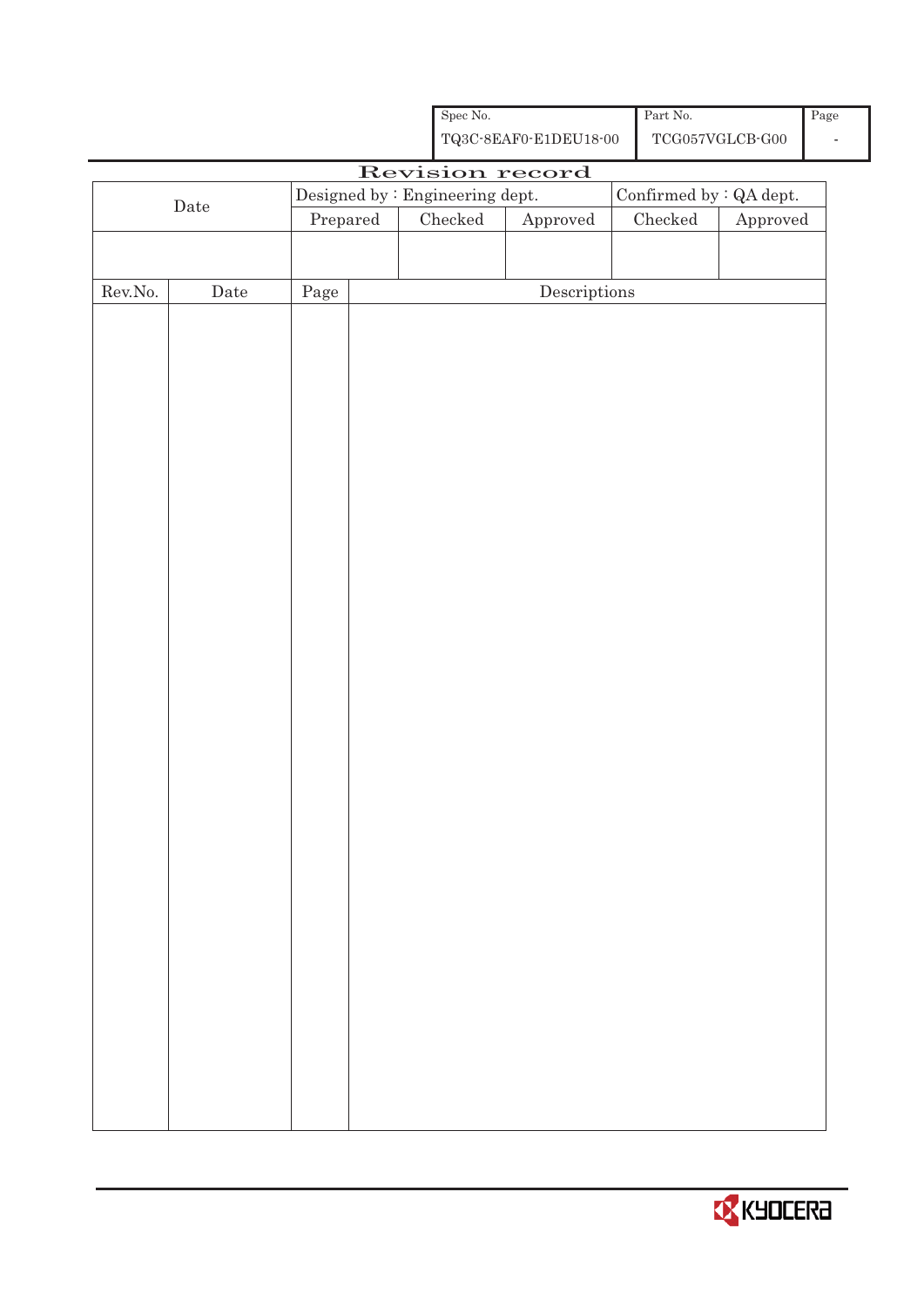### 1. Application

This document defines the specification of TCG057QVLCB-G00. (RoHS Compliant)

#### 2. Construction and outline

| LCD.               | : Transmissive color dot matrix type TFT             |
|--------------------|------------------------------------------------------|
| Backlight system   | :LED                                                 |
| Polarizer          | : Glare treatment                                    |
| Additional circuit | : Timing controller, Power supply $(3.3V)$ input)    |
|                    | (without constant current circuit for LED Backlight) |
| Touch panel        | : Analog type, Non-Glare treatment                   |

### 3. Mechanical specifications

| <b>Item</b>                        | Specification                                          | Unit |
|------------------------------------|--------------------------------------------------------|------|
| Outline dimensions<br><sup>1</sup> | $144(W)\times(104.8)(H)\times14.8(D)$                  | mm   |
| Active area                        | $115.2(W)\times86.4(H)$<br>(14.4cm/5.7 inch(Diagonal)) | mm   |
| Dot format                         | $640 \times (B,G,R)(W) \times 480(H)$                  | dot  |
| Dot pitch                          | $0.06(W)\times0.18(H)$                                 | mm   |
| 2)<br>Base color                   | Normally White                                         |      |
| Mass                               | 250                                                    | g    |

1) Projection not included. Please refer to outline for details.

2) Due to the characteristics of the LCD material, the color varies with environmental temperature.

#### 3-2. Touch panel

| Item                   | Specification                        | Unit |
|------------------------|--------------------------------------|------|
| Input                  | Radius-0.8 stylus or Finger          |      |
| <b>Actuation Force</b> | $0.5 \pm 0.3$                        | N    |
| Transmittance          | <b>Typ. 80</b>                       | $\%$ |
| Surface hardness       | Pencil hardness 2H or more according |      |

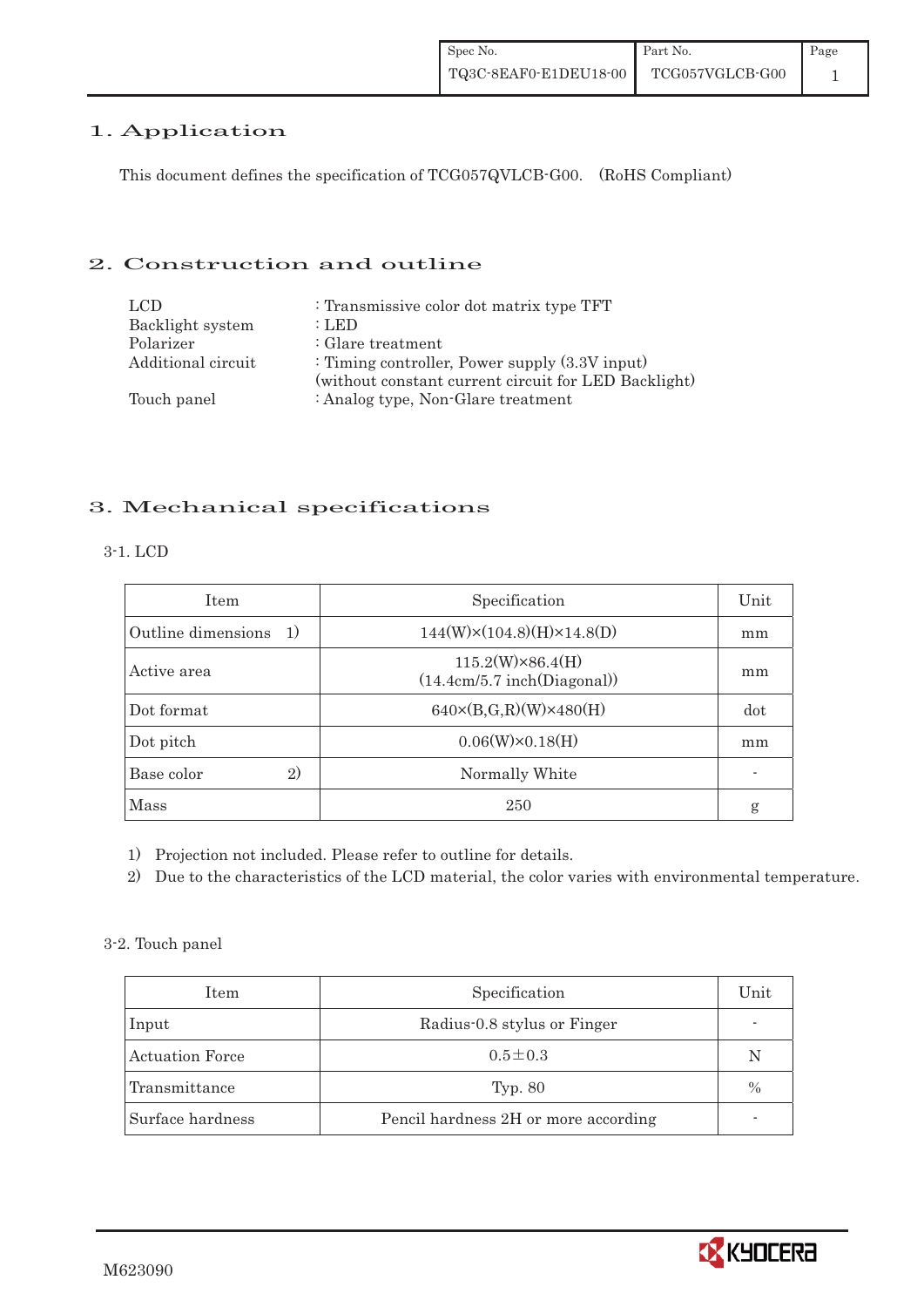#### 4. Absolute maximum ratings

| 4-1. Electrical absolute maximum ratings |
|------------------------------------------|
|------------------------------------------|

| Item                           |     | Symbol       | Min.   | Max. | Unit |
|--------------------------------|-----|--------------|--------|------|------|
| Supply voltage                 |     | $\rm V_{DD}$ |        | 4.0  |      |
| Input signal voltage           |     | $\rm V_{IN}$ | $-0.3$ | 6.0  |      |
| LED forward current            |     | ΙF           |        | 27   | mA   |
| Reversed voltage               | (2) | VR           |        | 5    |      |
| Supply voltage for touch panel |     | $\rm V_{TP}$ |        | 6.0  |      |
| Input current of touch panel   |     | $\rm I_{TP}$ |        | 0.5  | mA   |

1) Input signal : CK,  $R0 \sim R5$ ,  $G0 \sim G5$ ,  $B0 \sim B5$ ,  $H_{\text{SYNC}}$ , Vsync, ENAB, R/L, U/D

2) For each "AN-CA"

4-2. Environmental absolute maximum ratings

| Item                  |              | Symbol                  | Min.  | Max. | Unit      |
|-----------------------|--------------|-------------------------|-------|------|-----------|
| Operating temperature | 1)           | Top                     | $-20$ | 70   | $\circ$ C |
| Storage temperature   | $\mathbf{2}$ | T <sub>STO</sub>        | $-30$ | 80   | $\circ$ C |
| Operating humidity    | 3)           | Hop                     | 10    | 4)   | %RH       |
| Storage humidity      | 3)           | <b>H</b> <sub>sto</sub> | 10    | 4)   | %RH       |
| Vibration             |              |                         | 5)    | 5)   |           |
| Shock                 |              |                         | 6)    | 6)   |           |

- 1) Operating temperature means a temperature which operation shall be guaranteed. Since display performance is evaluated at 25°C, another temperature range should be confirmed.
- 2) Temp. =  $-30^{\circ}$ C $<$ 48h, Temp. =  $80^{\circ}$ C $<$ 168h Store LCD at normal temperature/humidity. Keep them free from vibration and shock. An LCD that is kept at a low or a high temperature for a long time can be defective due to other conditions, even if the low or high temperature satisfies the standard. (Please refer to "Precautions for Use" for details.)
- 3) Non-condensing
- 4) Temp. $\leq 40^{\circ}$ C, 85%RH Max.

Temp. >40°C, Absolute humidity shall be less than 85%RH at 40°C.

5)

| Frequency       | $10\sim 55$ Hz    | Acceleration value         |
|-----------------|-------------------|----------------------------|
| Vibration width | $0.15$ mm         | $(0.3{\sim}9~{\rm m/s^2})$ |
| Interval        | $10 - 55 - 10$ Hz | 1 minutes                  |

 2 hours in each direction X, Y, Z (6 hours total) EIAJ ED-2531

6) Acceleration: 490 m/s2, Pulse width: 11 ms 3 times in each direction:  $\pm X$ ,  $\pm Y$ ,  $\pm Z$ EIAJ ED-2531

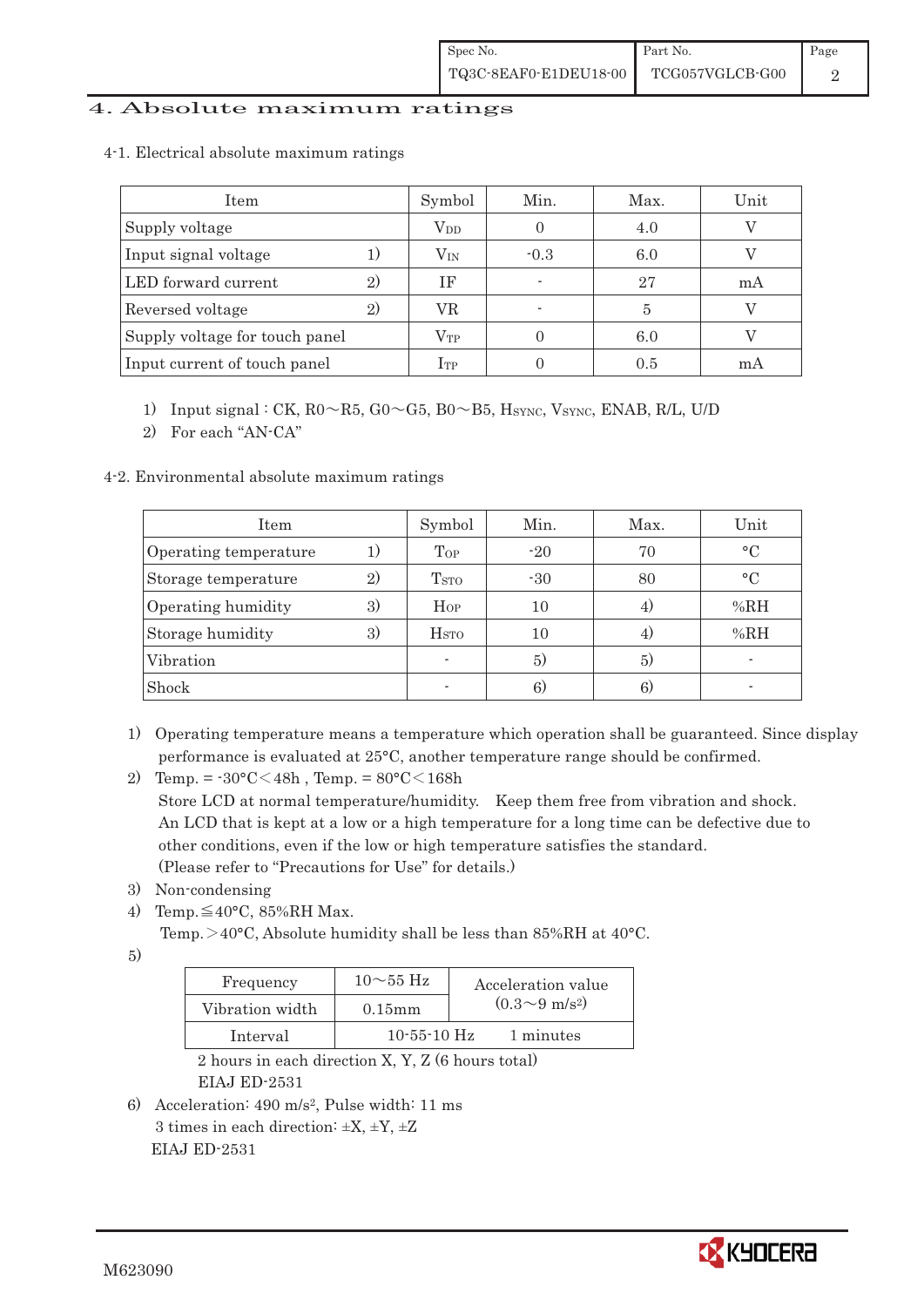#### 5. Electrical characteristics

#### 5-1. LCD

|                                 |               |                |                          |      | Temp. = $-20 \sim 70$ °C |         |
|---------------------------------|---------------|----------------|--------------------------|------|--------------------------|---------|
| Item                            | Symbol        | Condition      | Min.                     | Typ. | Max.                     | Unit    |
| Supply voltage<br>$_{1}$        | $\rm V_{DD}$  | $\blacksquare$ | 3.0                      | 3.3  | 3.6                      | V       |
| Current consumption             | $_{\rm{LDD}}$ | 2)             |                          | 150  | 195                      | mA      |
| Permissive input ripple voltage | $\rm V_{RP}$  |                | $\overline{\phantom{0}}$ |      | 100                      | $mVp-p$ |
| 3)                              | $\rm V_{II}$  | "Low" level    | $\overline{0}$           |      | 0.3 V <sub>DD</sub>      | V       |
| Input signal voltage            | $\rm V_{IH}$  | "High" level   | 0.7V <sub>DD</sub>       |      | $\rm V_{DD}$             |         |

#### 1) V<sub>DD</sub>-turn-on conditions



#### 2) Display pattern:



3) Input signal : CK,  $R0 \sim R5$ ,  $G0 \sim G5$ ,  $B0 \sim B5$ ,  $H<sub>SYNC</sub>$ ,  $V<sub>SYNC</sub>$ ,  $ENAB$ ,  $R/L$ ,  $U/D$ 

#### 5-2. Touch panel

| <b>Item</b>                    | Specification                             |  |
|--------------------------------|-------------------------------------------|--|
| Supply voltage for touch panel | 5.0V                                      |  |
|                                | $xL \sim xR : 200\Omega \sim 1,000\Omega$ |  |
| Terminal resistance            | $yU \sim yL : 200\Omega \sim 1,000\Omega$ |  |
| Linearity                      | less than $\pm 1.5\%$                     |  |
| Insulation resistance          | $100\text{M}\Omega$ or more at DC25V      |  |

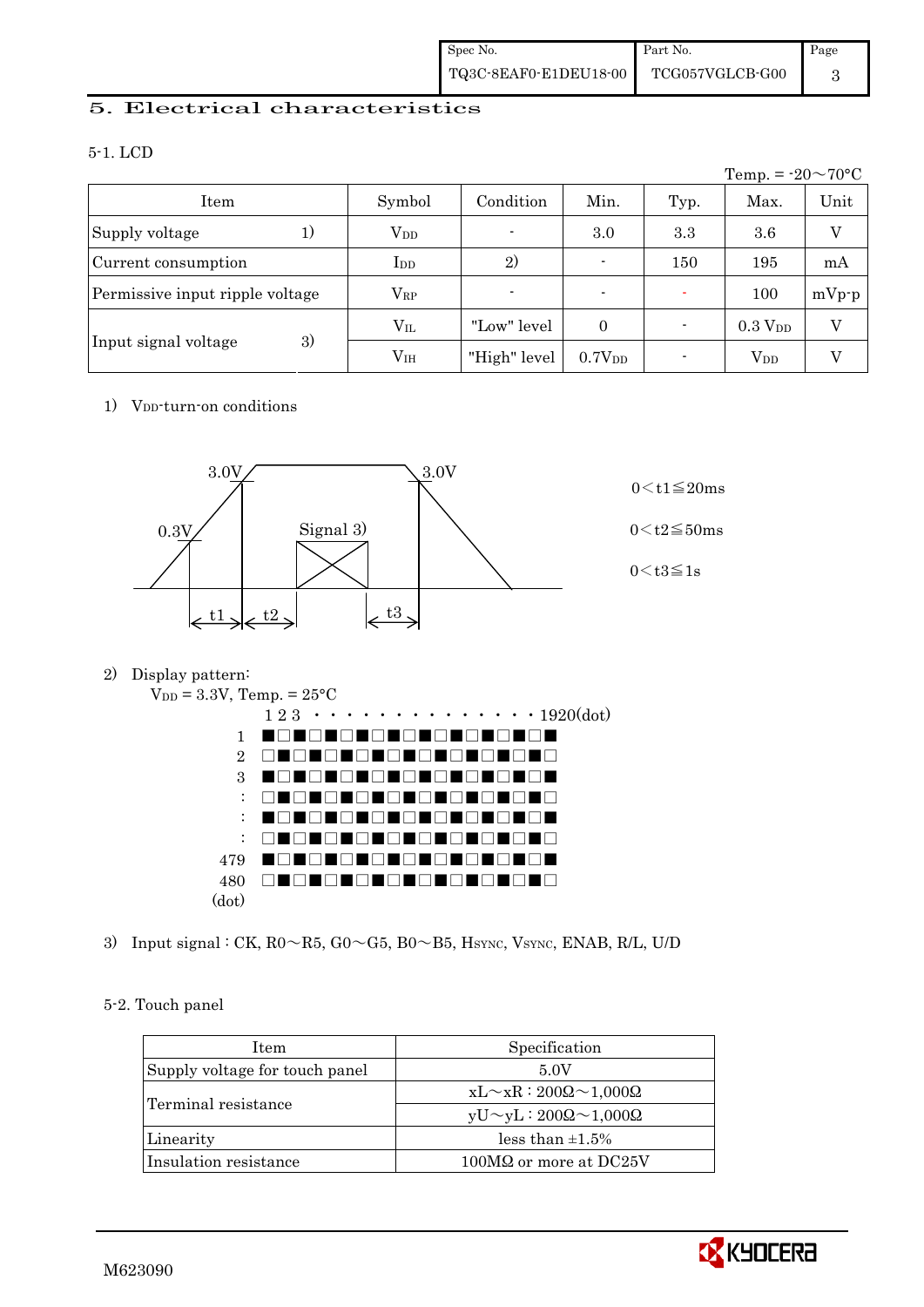| Spec No.              | $\blacksquare$ Part No. | $\blacksquare$ Page |
|-----------------------|-------------------------|---------------------|
| TQ3C-8EAF0-E1DEU18-00 | TCG057VGLCB-G00         |                     |

# 6. Optical characteristics

|  | Measuring spot = $\phi$ 6.0mm, Temp. = 25°C |  |
|--|---------------------------------------------|--|
|--|---------------------------------------------|--|

| Item                                  |       | Symbol         | Condition                   | Min.                     | Typ. | Max.                     | Unit                     |  |
|---------------------------------------|-------|----------------|-----------------------------|--------------------------|------|--------------------------|--------------------------|--|
|                                       | Rise  | $\tau_r$       | $\theta = \phi = 0^{\circ}$ | $\overline{\phantom{a}}$ | 10   | $\overline{\phantom{a}}$ | ms                       |  |
| Response time                         | Down  | T d            | $\theta = \phi = 0^{\circ}$ | $\sim$                   | 25   |                          | ms                       |  |
|                                       |       | $\theta$ upper |                             | $\overline{\phantom{a}}$ | 80   |                          | deg.                     |  |
| Viewing angle range<br>View direction |       | $\theta$ lower | $CR \ge 5$                  | $\overline{\phantom{a}}$ | 80   |                          |                          |  |
| $: 12$ o'clock                        |       | $\phi$ left    |                             |                          | 80   |                          |                          |  |
| (Gray inversion)                      |       | $\phi$ RIGHT   |                             | $\overline{\phantom{a}}$ | 80   | $\overline{\phantom{a}}$ | deg.                     |  |
| Contrast ratio                        |       | CR             | $\theta = \phi = 0^{\circ}$ | 300                      | 500  |                          | ÷                        |  |
| <b>Brightness</b>                     |       | L              | IF=25mA/Line                | 160                      | 240  |                          | cd/m <sup>2</sup>        |  |
|                                       | Red   | $\mathbf X$    | $\theta = \phi = 0^{\circ}$ | 0.56                     | 0.61 | 0.66                     |                          |  |
|                                       |       | y              |                             | 0.32                     | 0.37 | 0.42                     |                          |  |
|                                       | Green | $\mathbf X$    |                             | 0.30                     | 0.35 | 0.40                     |                          |  |
| Chromaticity                          |       | $\mathbf y$    | $\theta = \phi = 0^{\circ}$ | 0.52                     | 0.57 | 0.62                     | $\overline{\phantom{0}}$ |  |
| coordinates                           |       | $\mathbf X$    |                             | 0.09                     | 0.14 | 0.19                     |                          |  |
|                                       | Blue  | y              | $\theta = \phi = 0^{\circ}$ | 0.07                     | 0.12 | 0.17                     |                          |  |
|                                       | White | $\mathbf X$    |                             | 0.29                     | 0.34 | 0.39                     |                          |  |
|                                       |       | $\mathbf y$    | $\theta = \phi = 0^{\circ}$ | 0.31                     | 0.36 | 0.41                     |                          |  |

#### 6-1. Definition of contrast ratio

$$
CR(Contrast ratio) = \frac{Brightness with all pixels "White" }{Brightness with all pixels "Black" }
$$

### 6-2. Definition of response time



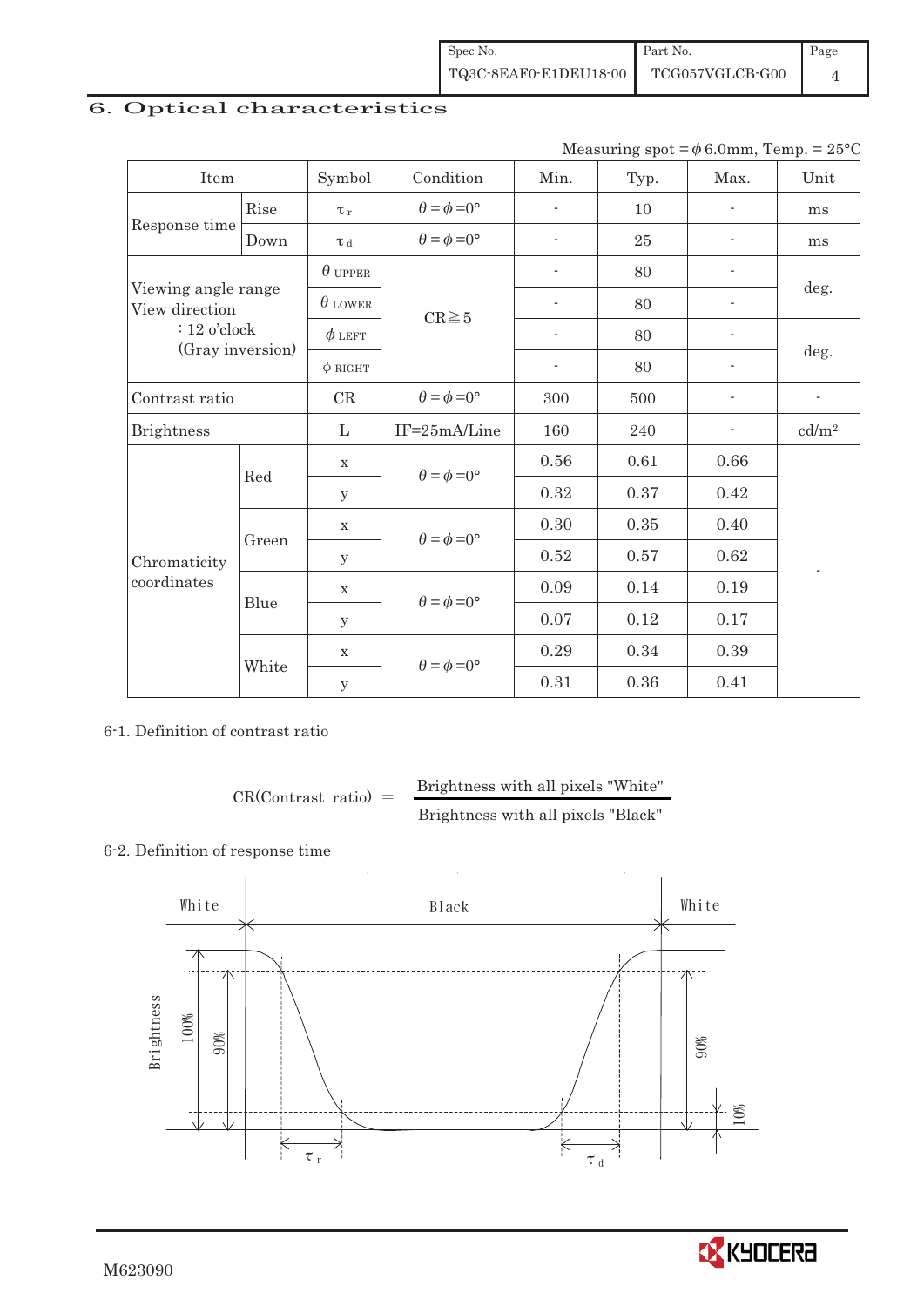

#### 6-4. Brightness measuring points



- 1) Rating is defined on the average in the viewing area. (measured point  $1~5$ )
- 2) Measured 30 minutes after the LED is powered on. (Ambient temp. = 25°C)

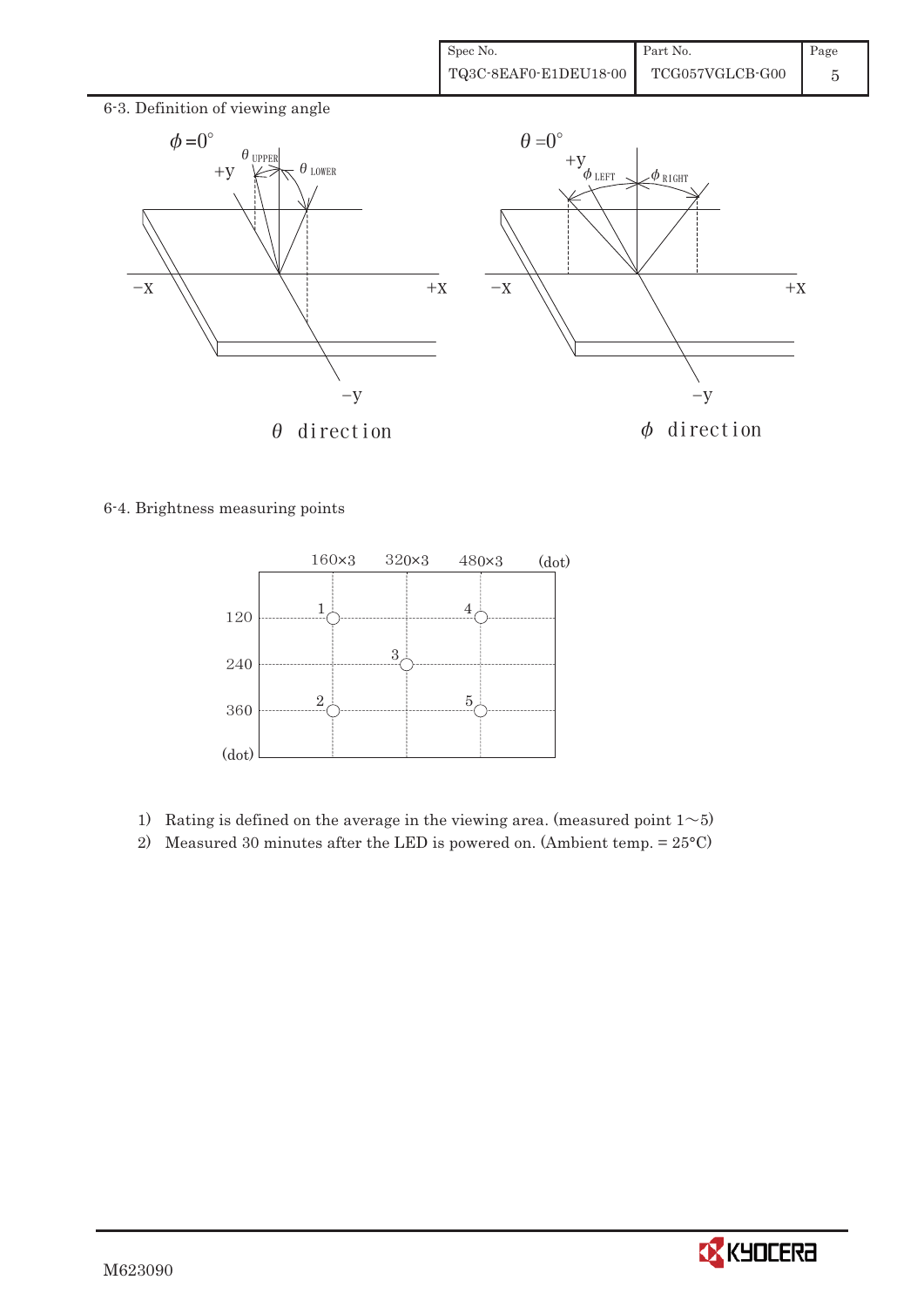| Spec No.              | Part No.        | $\blacksquare$ Page |
|-----------------------|-----------------|---------------------|
| TQ3C-8EAF0-E1DEU18-00 | TCG057VGLCB-G00 |                     |

# 7. Interface signals

| × |
|---|

| No.              | Symbol                   | Description                                                 | $\rm I/O$                | <b>Note</b> |
|------------------|--------------------------|-------------------------------------------------------------|--------------------------|-------------|
| 1                | <b>GND</b>               | <b>GND</b>                                                  |                          |             |
| $\overline{2}$   | CK                       | Clock signal for sampling each data signal                  | $\rm I$                  |             |
| $\boldsymbol{3}$ | <b>H</b> <sub>SYNC</sub> | Horizontal synchronous signal (negative)                    | $\mathbf I$              |             |
| $\overline{4}$   | <b>V</b> <sub>SYNC</sub> | Vertical synchronous signal (negative)                      | $\rm I$                  |             |
| $\overline{5}$   | <b>GND</b>               | <b>GND</b>                                                  | L.                       |             |
| $6\phantom{1}6$  | ${\rm R0}$               | RED data signal (LSB)                                       | I                        |             |
| $\overline{7}$   | R1                       | RED data signal                                             | I                        |             |
| $8\,$            | $\mathbf{R}2$            | RED data signal                                             | $\rm I$                  |             |
| 9                | R3                       | RED data signal                                             | $\rm I$                  |             |
| 10               | R <sub>4</sub>           | RED data signal                                             | $\overline{I}$           |             |
| 11               | R5                       | RED data signal (MSB)                                       | $\rm I$                  |             |
| 12               | <b>GND</b>               | <b>GND</b>                                                  | $\overline{\phantom{a}}$ |             |
| 13               | G <sub>0</sub>           | GREEN data signal (LSB)                                     | $\mathbf I$              |             |
| 14               | G <sub>1</sub>           | <b>GREEN</b> data signal                                    | $\mathbf I$              |             |
| 15               | G <sub>2</sub>           | GREEN data signal                                           | $\mathbf I$              |             |
| 16               | G <sub>3</sub>           | GREEN data signal                                           | $\rm I$                  |             |
| 17               | G <sub>4</sub>           | GREEN data signal                                           | T                        |             |
| 18               | G5                       | GREEN data signal (MSB)                                     | I                        |             |
| 19               | <b>GND</b>               | <b>GND</b>                                                  |                          |             |
| 20               | B <sub>0</sub>           | BLUE data signal (LSB)                                      | I                        |             |
| 21               | B1                       | BLUE data signal                                            | $\rm I$                  |             |
| 22               | B <sub>2</sub>           | BLUE data signal                                            | $\mathbf I$              |             |
| 23               | B <sub>3</sub>           | BLUE data signal                                            | $\rm I$                  |             |
| 24               | B <sub>4</sub>           | <b>BLUE</b> data signal                                     | $\mathbf I$              |             |
| 25               | B5                       | BLUE data signal (MSB)                                      | $\mathbf I$              |             |
| 26               | <b>GND</b>               | <b>GND</b>                                                  | $\sim$                   |             |
| 27               | <b>ENAB</b>              | Signal to settle the horizontal display position (positive) | $\mathbf I$              | 1)          |
| 28               | <b>V</b> <sub>DD</sub>   | 3.3V power supply                                           | $\mathcal{L}$            |             |
| 29               | $V_{DD}$                 | 3.3V power supply                                           | $\overline{\phantom{a}}$ |             |
| 30               | R/L                      | Horizontal display mode select signal                       | T                        | 2)          |
|                  |                          | L: Normal, H: Left / Right reverse mode                     |                          |             |
| 31               | U/D                      | Vertical display mode select signal                         | T                        | 2)          |
|                  |                          | H: Normal, L: Up / Down reverse mode                        |                          |             |
| 32               | NC                       | No connect                                                  | I                        |             |
| 33               | <b>GND</b>               | <b>GND</b>                                                  | $\Box$                   |             |

 ${\rm LCD~connector}~~:~~{\rm IMSA\text{-}9632S\text{-}33Z02\text{-}GF1}~~({\rm IRISO})$ Recommended matching FFC or FPC  $\qquad \qquad : \quad$  0.5mm pitch

- 
- 

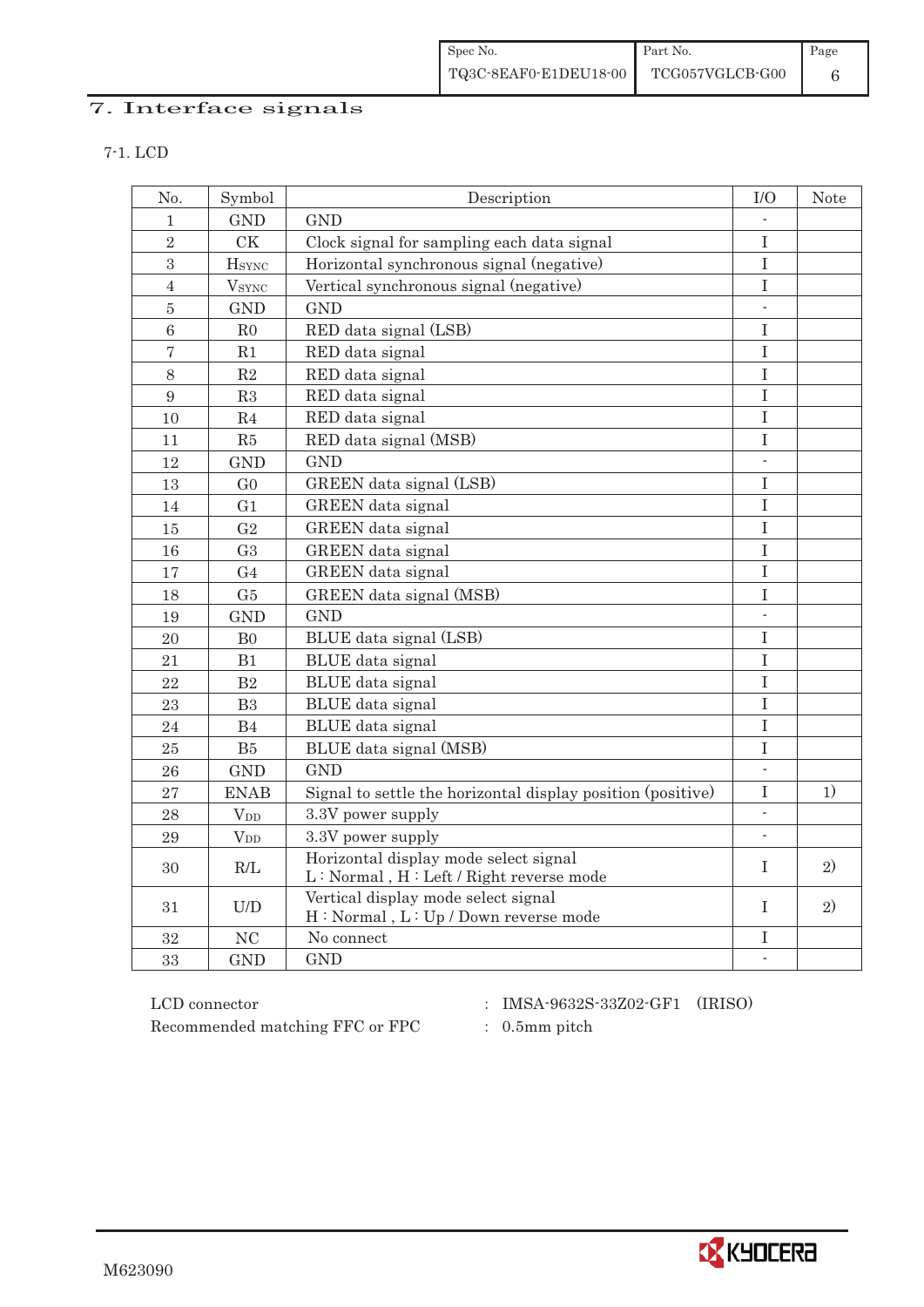| Spec No.              | Part No.        | Page |
|-----------------------|-----------------|------|
| TQ3C-8EAF0-E1DEU18-00 | TCG057VGLCB-G00 |      |

- 1) The horizontal display start timing is settled in accordance with a rising timing of ENAB signal. In case ENAB is fixed "Low", the horizontal start timing is determined. Don't keep ENAB "High" during operation.
- 2)



#### 7-2. LED

| No.            | Symbol          | Description |
|----------------|-----------------|-------------|
| 1              | AN <sub>1</sub> | Anode 1     |
| $\overline{2}$ | AN2             | Anode 2     |
| 3              | AN3             | Anode 3     |
| $\overline{4}$ | CA <sub>1</sub> | Cathode 1   |
| 5              | CA <sub>2</sub> | Cathode 2   |
| 6              | CA <sub>3</sub> | Cathode 3   |

| LCD side connector             | $\colon$ SHLP-06V-S-B      | (JST)                          |
|--------------------------------|----------------------------|--------------------------------|
| Recommended matching connector |                            |                                |
|                                | $:$ SM06B-SHLS-TF          | (JST)                          |
|                                | : SM06B-SHLS-TF $(LF)(SN)$ | $(JST)\cdots (RoHS Compliant)$ |

#### 7-3. Touch panel

| No.            | Symbol | Description      |
|----------------|--------|------------------|
|                | yU     | y-Upper terminal |
| $\overline{2}$ | xL     | x-Left terminal  |
| 3              | vL     | y-Lower terminal |
|                | xR     | x-Right terminal |

| Touch panel side connector                            | $: 1.25$ mm pitch |       |
|-------------------------------------------------------|-------------------|-------|
| Recommended matching connector : Series FE, FFS (JST) |                   |       |
|                                                       | $\pm$ KCA-K4R     | (DMC) |

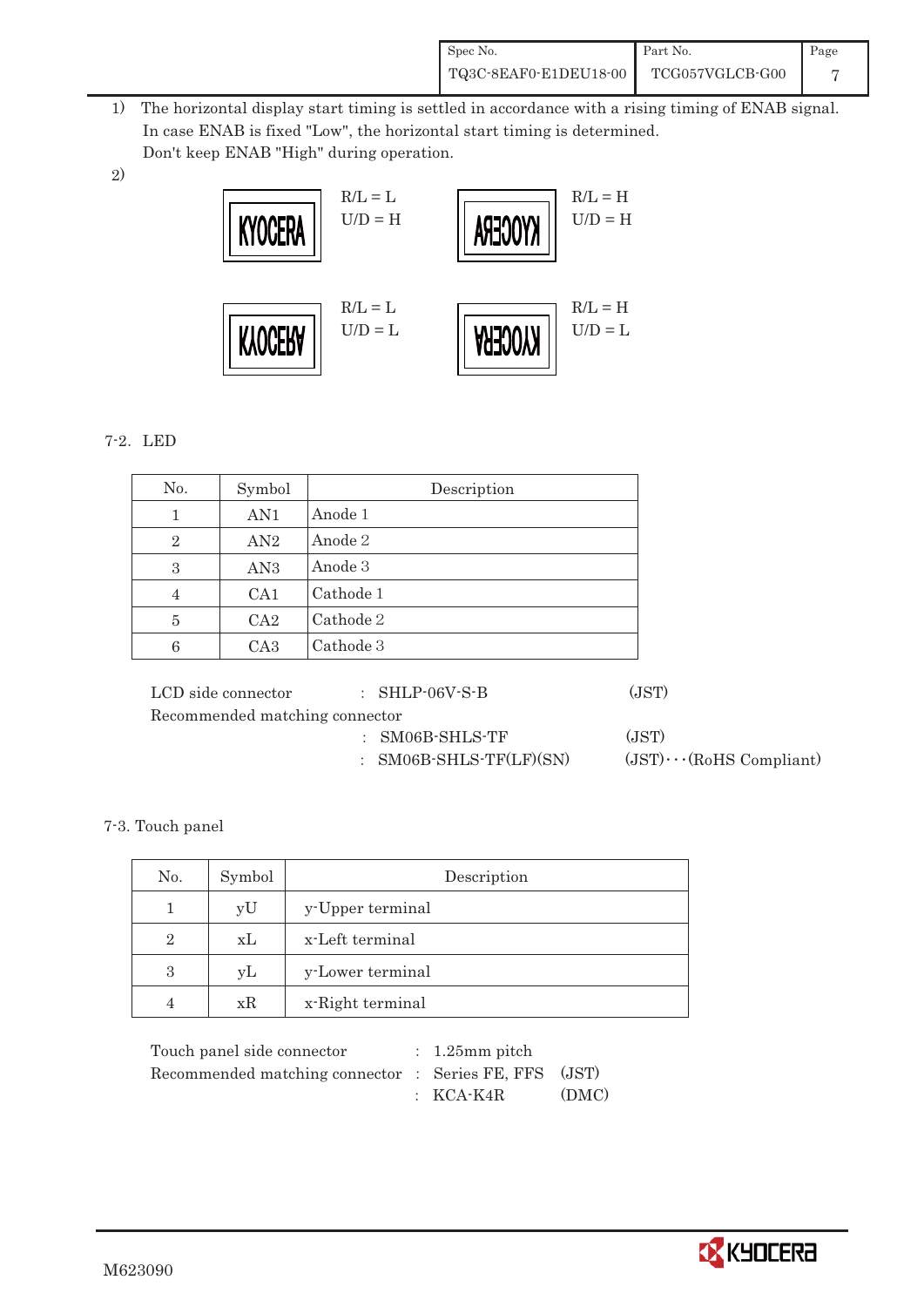#### 8. Input timing characteristics

|                                      | Item        | Symbol        | Min            | Typ                             | Max                | Unit    | <b>Note</b> |
|--------------------------------------|-------------|---------------|----------------|---------------------------------|--------------------|---------|-------------|
|                                      | Frequency   | $1/\text{Tc}$ | 22.66          | 25.18                           | 27.69              | MHz     |             |
| Clock<br>signal                      | Duty ratio  | Tch/Tc        | 40             | 50                              | 60                 | $\%$    |             |
| Data                                 | Set up time | Tds           | 5              |                                 |                    | ns      |             |
|                                      | Hold time   | Tdh           | 10             | $\hspace{0.1mm}-\hspace{0.1mm}$ |                    | ns      |             |
| Horizontal sync.                     |             |               | 30.0           | 31.8                            |                    | $\mu$ s |             |
|                                      | Cycle       | TH            | 770            | 800                             | 850                | clock   |             |
|                                      | Pulse width | THp           | $\overline{2}$ | 96                              | 200                | clock   |             |
| Vertical sync.                       | Cycle       | TV            | 515            | 525                             | 560                | line    |             |
| signal                               | Pulse width | TVp           | $\overline{2}$ |                                 | 34                 | line    |             |
| Horizontal display period            |             | THd           |                | 640                             |                    |         |             |
| Hsync, Clock phase difference        |             | THc           | 10             |                                 | $Tc-10$            | ns      |             |
| Hsync-Vsync. phase difference        |             | TVh           | 2Tc            |                                 | TH-TH <sub>p</sub> | ns      |             |
| Vertical sync. signal start position |             | <b>TVs</b>    | 34             |                                 |                    | line    |             |
| Vertical display period              |             | TVd           | 480            |                                 |                    | line    |             |

#### 8-1. Timing characteristics

1) In case of lower frequency, the deterioration of the display quality, flicker etc., may occur.

#### 8-2. Horizontal display position

| Item                                               |             | Symbol | Min | Typ                      | Max     | Unit  | <b>Note</b> |
|----------------------------------------------------|-------------|--------|-----|--------------------------|---------|-------|-------------|
| Enable signal                                      | Set up time | Tes    | G   | $\overline{\phantom{m}}$ | $Te-10$ | ns    |             |
|                                                    | Pulse width | Tep    | 2   | 640                      | $TH-10$ | clock |             |
| H <sub>SYNC</sub> - Enable signal phase difference |             | The    | 44  |                          | 104     | clock |             |

1) When ENAB is fixed at "Low", the display starts from the data of C104(clock) as shown in 8-5.

2) The horizontal display position is determined by ENAB signal.

8-3. Vertical display position

- 1) The vertical display position (TVs) is 34th line.
- 2) ENAB signal is independent of vertical display position.

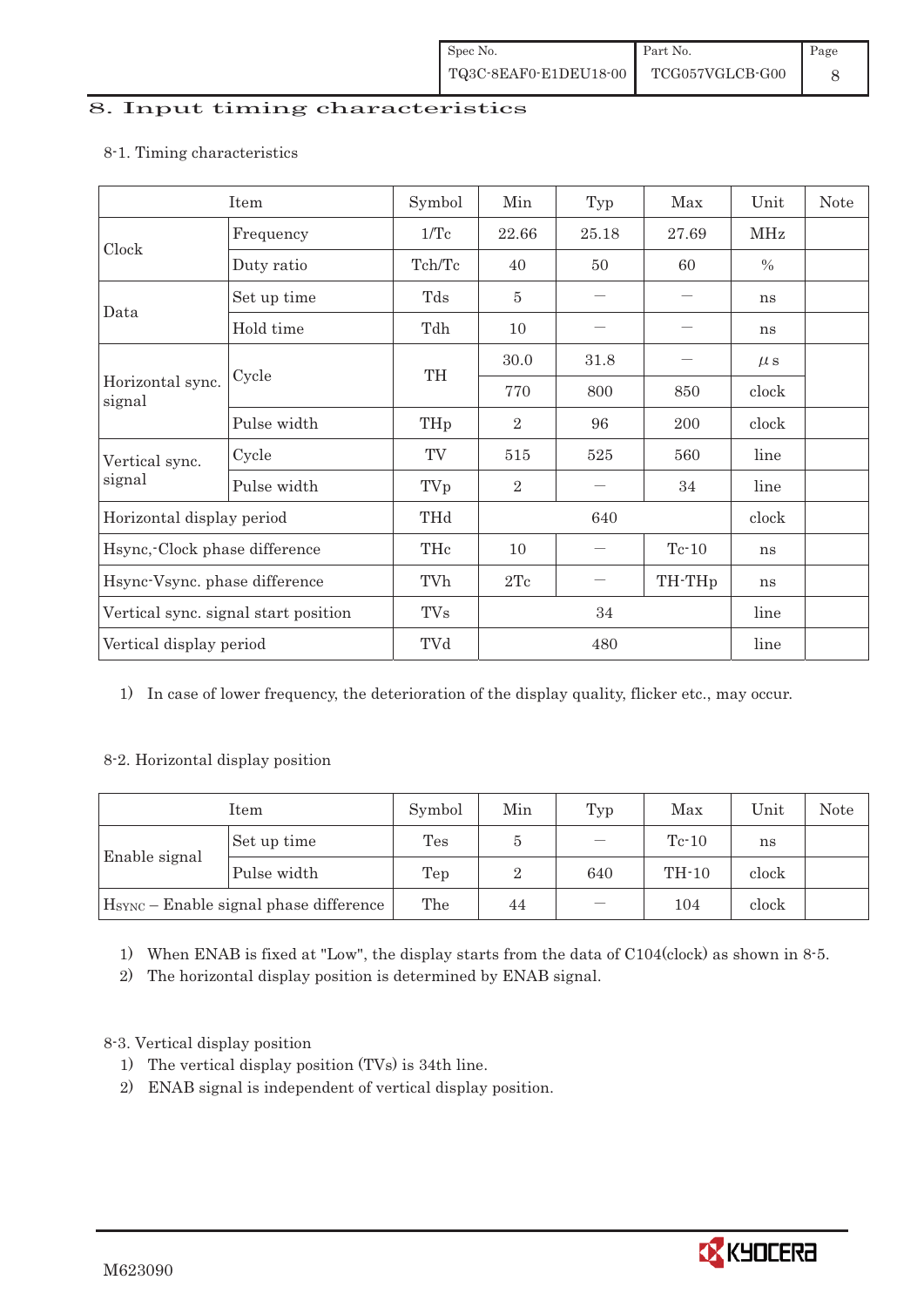8-4. Input Data Signals and Display position on the screen



8-5. Input timing characteristics



- 1) When ENAB is fixed at "Low", the display starts from the data of C104 (Clock).
- 2) The vertical display position(TVs) is fixed at 34th line.

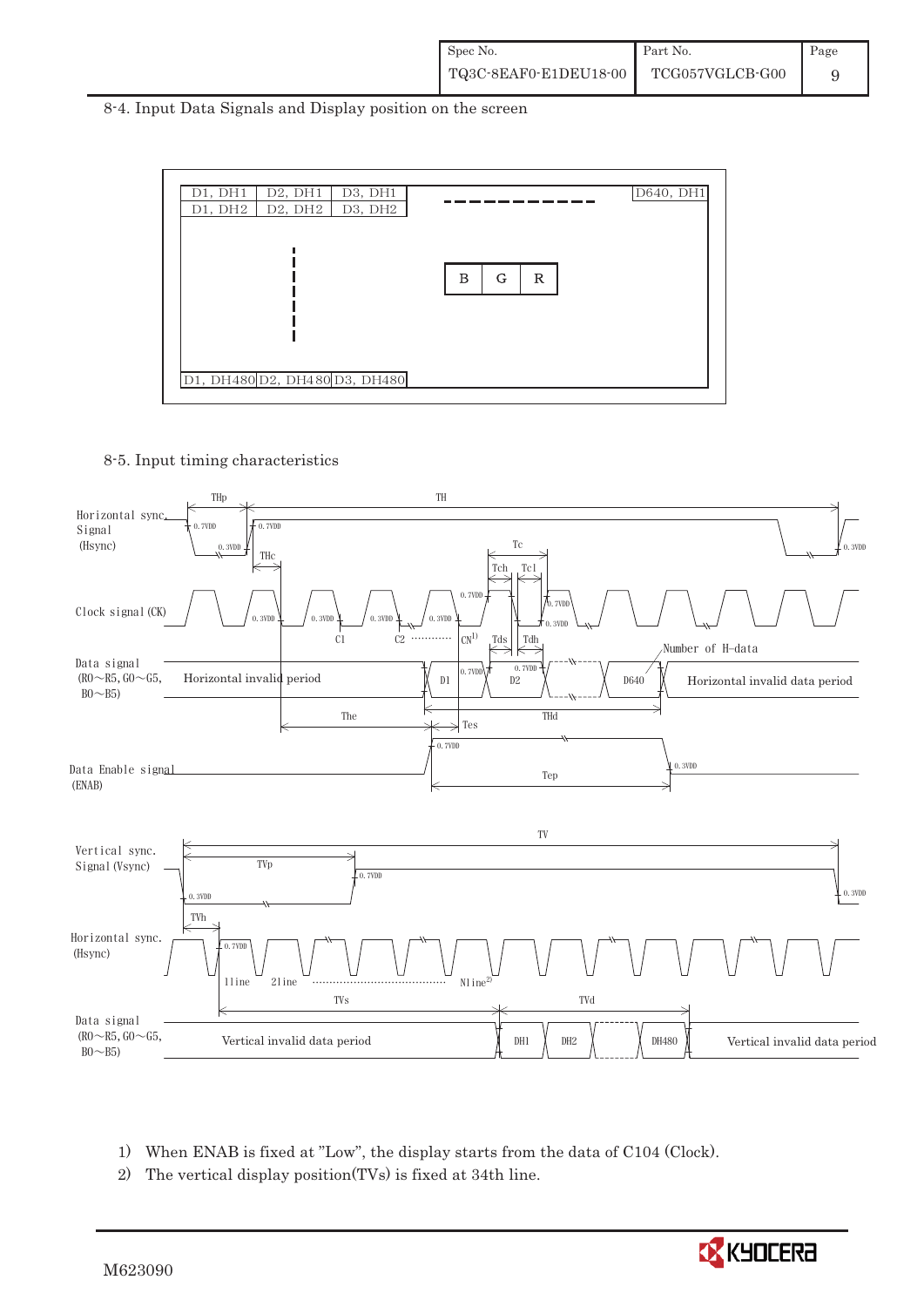#### 9. Backlight characteristics

| Item                |        | Symbol | Min.                     | Typ.   | Max.                     | Unit | <b>Note</b>                      |
|---------------------|--------|--------|--------------------------|--------|--------------------------|------|----------------------------------|
| Forward current     |        | ΙF     | $\overline{\phantom{a}}$ | 25     | $\overline{\phantom{a}}$ | mA   | $Ta = 20 \sim 70$ °C             |
|                     | 1)     | VF     |                          | 24.5   | 27.3                     |      | IF= $25mA$ , Ta= $-20^{\circ}$ C |
| Forward voltage     |        |        |                          | 23.1   | 25.9                     |      | IF= $25mA$ , Ta= $25°C$          |
|                     |        |        |                          | 22.1   | 24.9                     |      | IF= $25mA$ , Ta= $70^{\circ}$ C  |
| Operating life time | 2), 3) | T      |                          | 50,000 | $\overline{\phantom{a}}$ | h    | IF= $25mA$ , Ta= $25°C$          |

- 1) For each "AN-CA"
- 2) When brightness decrease 50% of minimum brightness.
- 3) Life time is estimated data.(Condition : IF=25mA, Ta=25°C in chamber).
- 4) An input current below 8.0mA may reduce the brightness uniformity of the LED backlight. This is because the amount of light from each LED chip is different. Therefore, please evaluate carefully before finalizing the input current.

### 10. Design guidance for analog touch panel

10-1. Electrical (In customer's design, please remember the following considerations.)

- 1) Do not use the current regulated circuit.
- 2) Keep the current limit with top and bottom layer. (Please refer to "Electrical absolute maximum ratings" for details.)
- 3) Analog touch panel can not sense two points touching separately.
- 4) A contact resistance is appeared at the touch point between top and bottom layer. After this resistance has stable read of the touch panel position data.
- 5) Because noise of inverter or peripheral circuits may interfere signal of touch panel itself it is necessary to design carefully in advance to avoid these noise problem.

10-2. Software

- 1) Do the "User Calibration".
- 2) "User Calibration" may be needed with long term using. Include "User Calibration" menu in your software.
- 3) When drawing a line with a stylus, there may be a slight discontinuity when the stylus passes over a spacer-dot. If necessary, please provide a compensation feature within your software.

10-3. Mounting on display and housing bezel

- 1) Do not use an adhesive tape to bond it on the front of touch panel and hang it to the housing bezel.
- 2) Never expand the touch panel top layer (PET-film) like a balloon by internal air pressure. The life of the touch panel will be extremely short.
- 3) If a dew will be on the heat-sealed area or exposed traces at the end of a flexible tail, the migration of silver can occur. This will cause sometimes a short circuit.

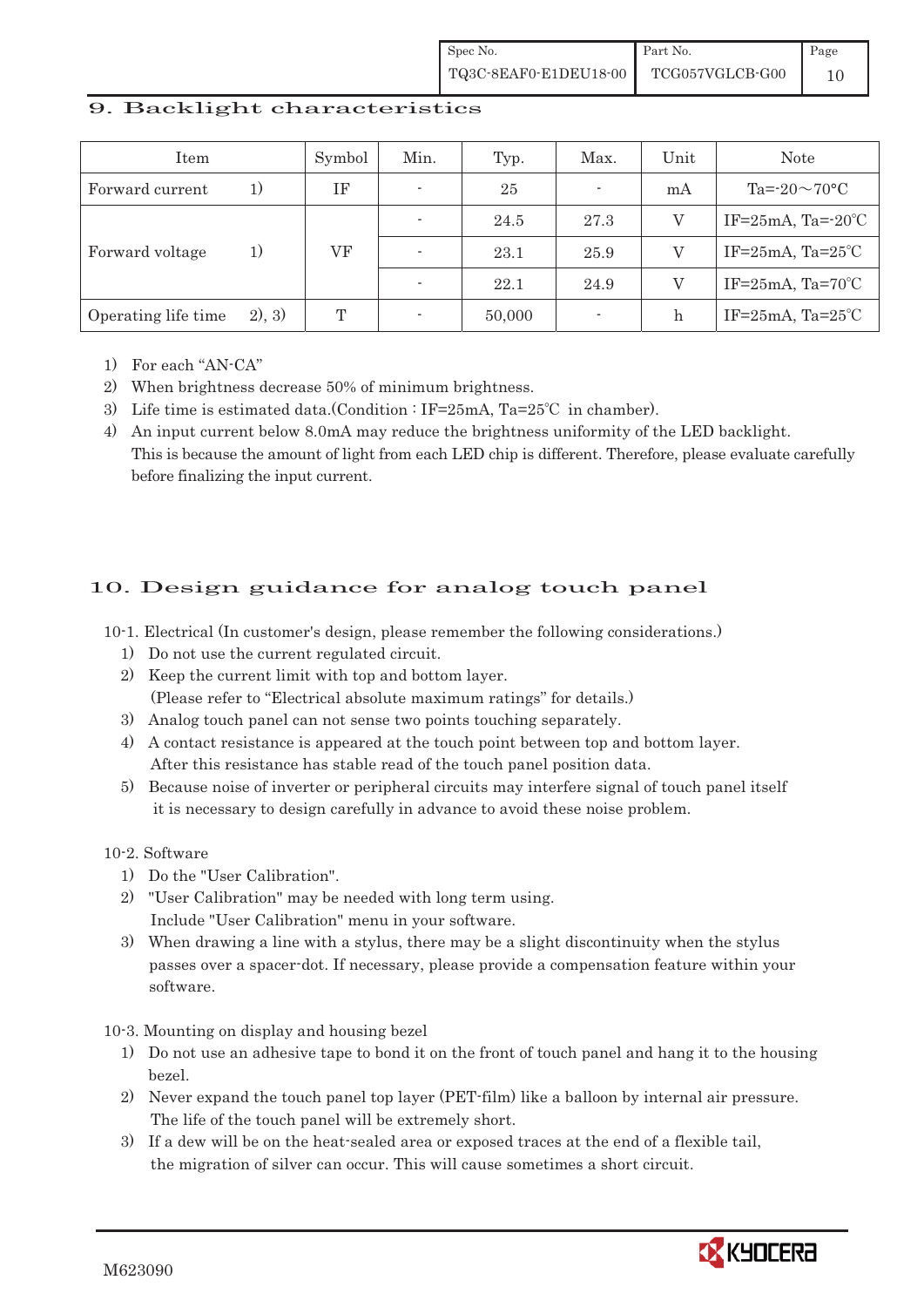#### 11. Lot number identification

The lot number shall be indicated on the back of the backlight case of each LCD.

TCG057VGLCB-G00 - ## - ## - # MADE IN #####  $\downarrow \downarrow \quad \downarrow \qquad \qquad \downarrow$ 1 2 3 4 5

- No1. No5. above indicate
	- 1. Year code
	- 2. Month code
	- 3. Date
	- 4. Version Number
	- 5. Country of origin (Japan or China)

| Year | 2009 | 2010 | 2011 | 2012 | 2013 | 2014 |
|------|------|------|------|------|------|------|
| Code |      |      |      |      |      |      |

| Month | Jan. | Feb. | Mar. | Apr. | May | Jun. |
|-------|------|------|------|------|-----|------|
| Code  |      |      |      |      |     |      |

| Month | Jul. | Aug. | Sep. | Oct. | Nov. | $\operatorname{Dec.}$ |
|-------|------|------|------|------|------|-----------------------|
| Code  |      | ◡    | ັ    | ∡⊾   |      |                       |

#### 12. Warranty

#### 12-1. Incoming inspection

Please inspect the LCD within one month after your receipt.

#### 12-2. Production warranty

 Kyocera warrants its LCD's for a period of 12 months from the ship date. Kyocera shall, by mutual agreement, replace or re-work defective LCD's that are shown to be Kyocera's responsibility.

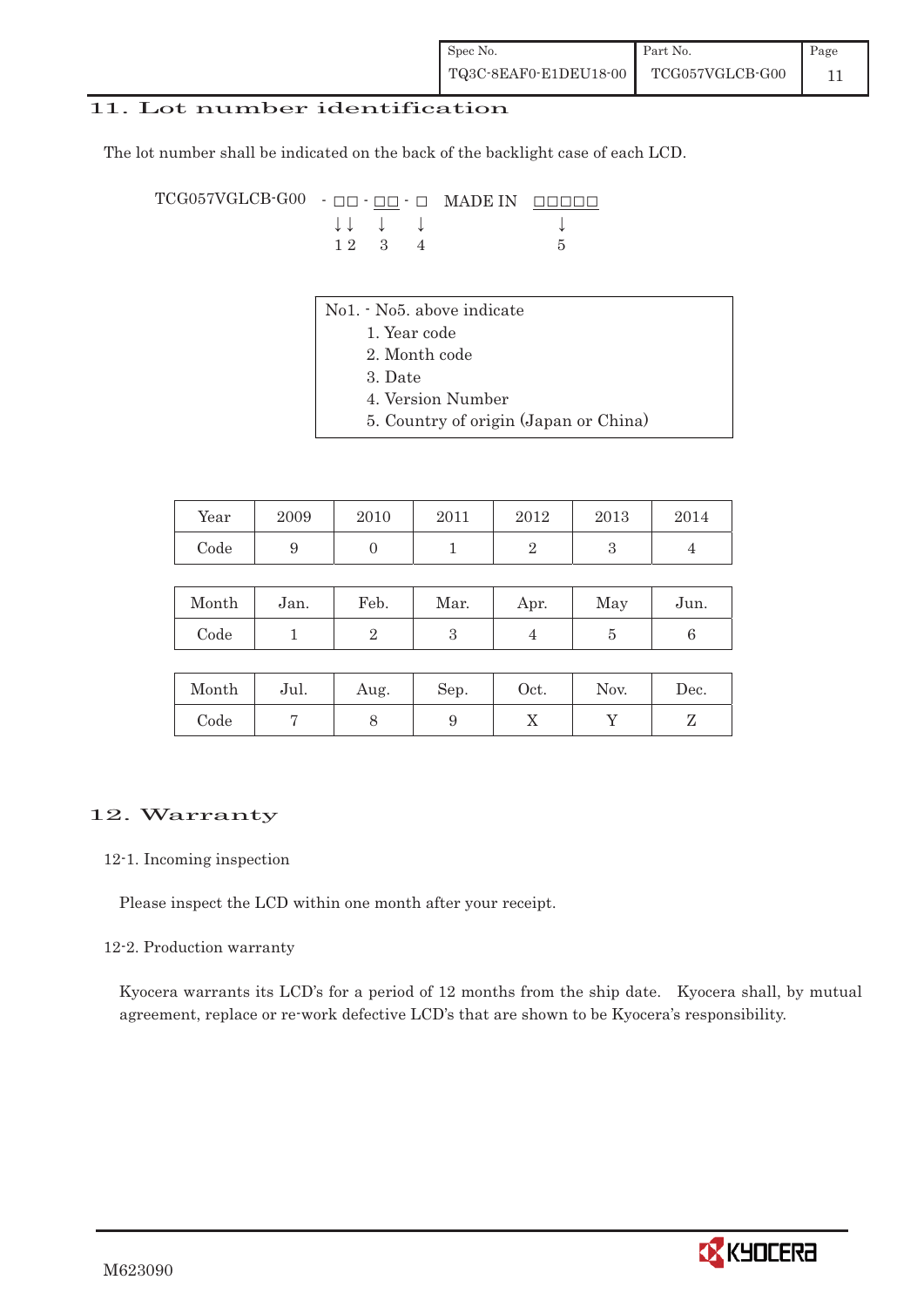#### 13. Precautions for use

- 13-1. Installation of the LCD
- 1) The LCD has a grounding hole. Please ground the LCD to prevent noise and to stabilize its performance as circumstances demand.



- 1) Please ground either of the mounting (screw) holes located at each corner of an LCD, in order to stabilize brightness and display quality.
- 2) The LCD shall be installed so that there is no pressure on the LSI chips.
- 3) The LCD shall be installed flat, without twisting or bending.
- 4) Please refer to the following our recommendable value of Clamp-down torque when installing. Clamp-down torque :  $0.32\pm0.03$ N·m Please set up 'SPEED-LOW', 'SOFT START-SLOW' when using electric driver. Recommendable screw JIS tapping screw two types nominal dia.3.0mm installing boss hole depth  $3.5\pm0.5$ mm Please be careful not to use high torque which may damage LCD in installation.

#### 13-2. Static electricity

- 1) Since CMOS ICs are mounted directly onto the LCD glass, protection from static electricity is required.
- 2) Workers should use body grounding. Operator should wear ground straps.

#### 13-3. LCD operation

1) The LCD shall be operated within the limits specified. Operation at values outside of these limits may shorten life, and/or harm display images.

13-4. Storage

- 1) The LCD shall be stored within the temperature and humidity limits specified. Store in a dark area, and protect the LCD from direct sunlight or fluorescent light.
- 2) Always store the LCD so that it is free from external pressure onto it.

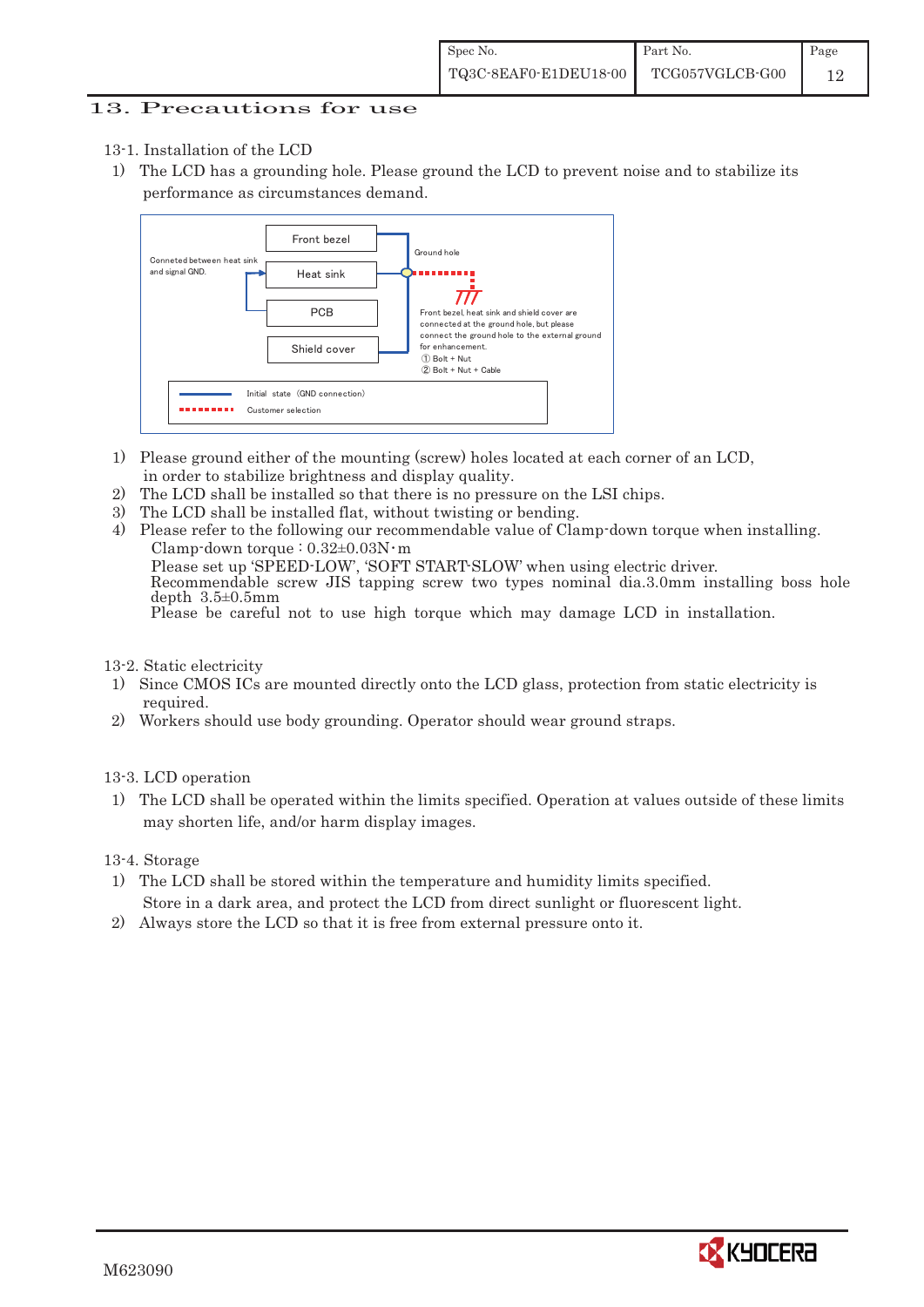#### 13-5. Usage

- 1) DO NOT store in a high humidity environment for extended periods. Polarizer degradation bubbles, and/or peeling off of the polarizer may result.
- 2) Do not push or rub the touch panel's surface with hard to sharp objects such as knives, or the touch panel may be scratched.
- 3) When the touch panel is dirty, gently wipe the surface with a soft cloth, sometimes moistened by mild detergent or alcohol. If a hazardous chemical is dropped on the touch panel by mistake, wipe it off right away to prevent human contact.
- 4) Touch panel edges are sharp. Handle the touch panel with enough care to prevent cuts.
- 5) Always keep the LCD free from condensation during testing. Condensation may permanently spot or stain the polarizer.
- 6) Do not pull the LED lead wires and do not bend the root of the wires. Housing should be designed to protect LED lead wires from external stress.
- 7) Do not disassemble LCD because it will result in damage.
- 8) This Kyocera LCD has been specifically designed for use in general electronic devices, but not for use in a special environment such as usage in an active gas. Hence, when the LCD is supposed to be used in a special environment, evaluate the LCD thoroughly beforehand and do not expose the LCD to chemicals such as an active gas.
- 9) Please do not use solid-base image pattern for long hours because a temporary afterimage may appear. We recommend using screen saver etc. in cases where a solid-base image pattern must be used.
- 10) Liquid crystal may leak when the LCD is broken. Be careful not to let the fluid go into your eyes and mouth. In the case the fluid touches your body; rinse it off right away with water and soap.

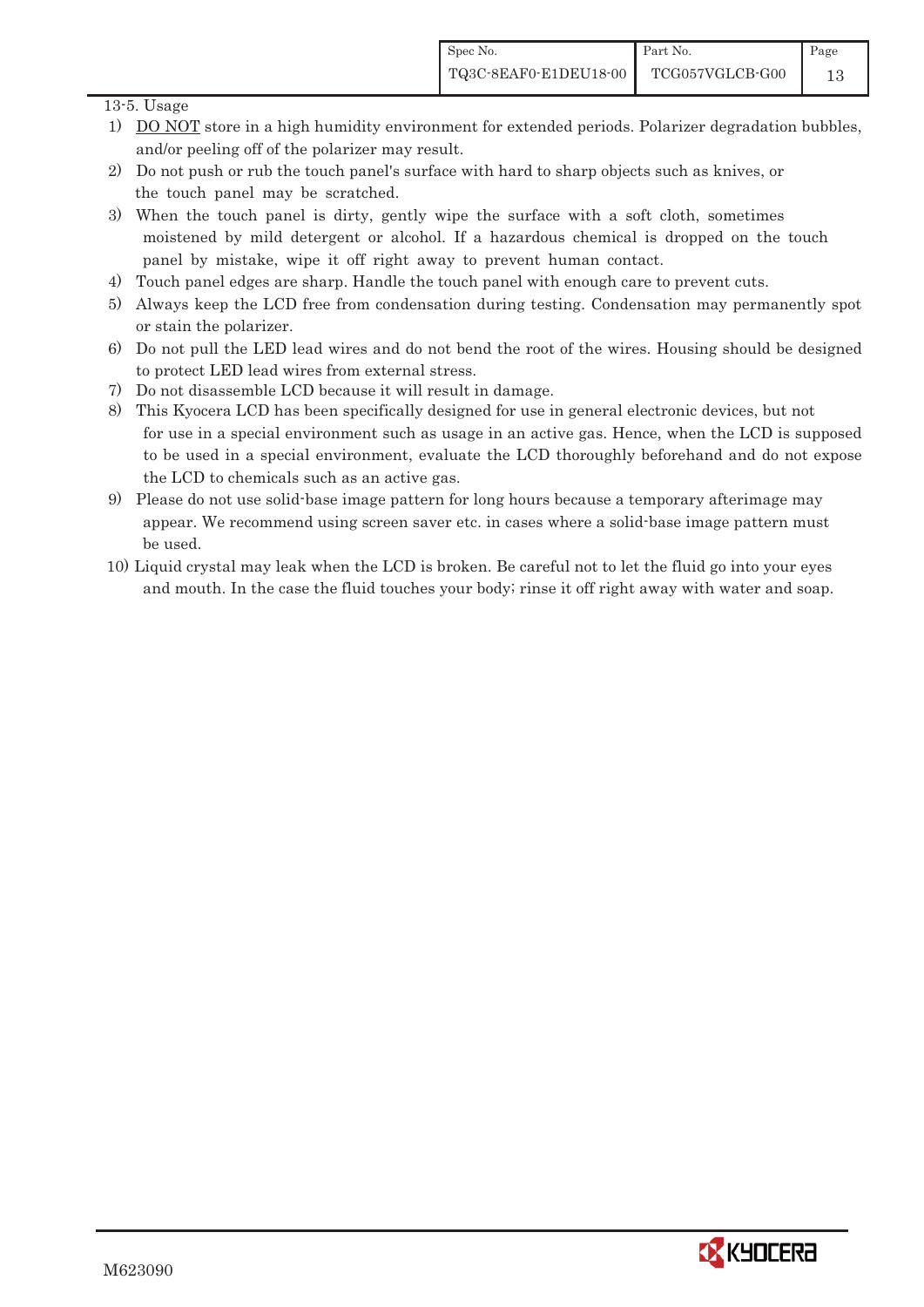### 14. Reliability test data

| Test item                            | Test condition                                                                                        | Test time               |                                                                                     | Judgement                                                        |
|--------------------------------------|-------------------------------------------------------------------------------------------------------|-------------------------|-------------------------------------------------------------------------------------|------------------------------------------------------------------|
| High temp.<br>atmosphere             | $80^{\circ}$ C                                                                                        | 240h                    | Display function<br>Display quality<br>Current consumption                          | $: No$ defect<br>$: No$ defect<br>$: No$ defect                  |
| Low temp.<br>atmosphere              | $-30\degree C$                                                                                        | 240h                    | Display function<br>Display quality<br>Current consumption                          | $: No$ defect<br>$: No$ defect<br>$: No$ defect                  |
| High temp.<br>humidity<br>atmosphere | $40^{\circ}$ C 90% RH                                                                                 | 240h                    | Display function<br>Display quality<br>Current consumption                          | $: No$ defect<br>$: No$ defect<br>$: No$ defect                  |
| Temp. cycle                          | $-30^{\circ}$ C<br>0.5 <sub>h</sub><br>R.T.<br>0.5 <sub>h</sub><br>$80^{\circ}$ C<br>0.5 <sub>h</sub> | 10cycles                | Display function<br>Display quality<br>Current consumption                          | $: No$ defect<br>$: No$ defect<br>$: No$ defect                  |
| High temp.<br>operation              | $70^{\circ}$ C                                                                                        | 500h                    | Display function<br>Display quality<br>Current consumption                          | $: No$ defect<br>$:$ No defect<br>: No defect                    |
| Point<br>Activation<br>life          | Polyacetal stylus<br>(R0.8)<br>Hitting force 3N<br>Hitting speed<br>2 time/s                          | one<br>million<br>times | Terminal resistance<br>Insulation resistance<br>Linearity<br><b>Actuation Force</b> | $: No$ defect<br>$: No$ defect<br>$: No$ defect<br>$: No$ defect |

1) Each test item uses a test LCD only once. The tested LCD is not used in any other tests.

2) The LCD is tested in circumstances in which there is no condensation.

3) The reliability test is not an out-going inspection.

4) The result of the reliability test is for your reference purpose only. The reliability test is conducted only to examine the LCD's capability.

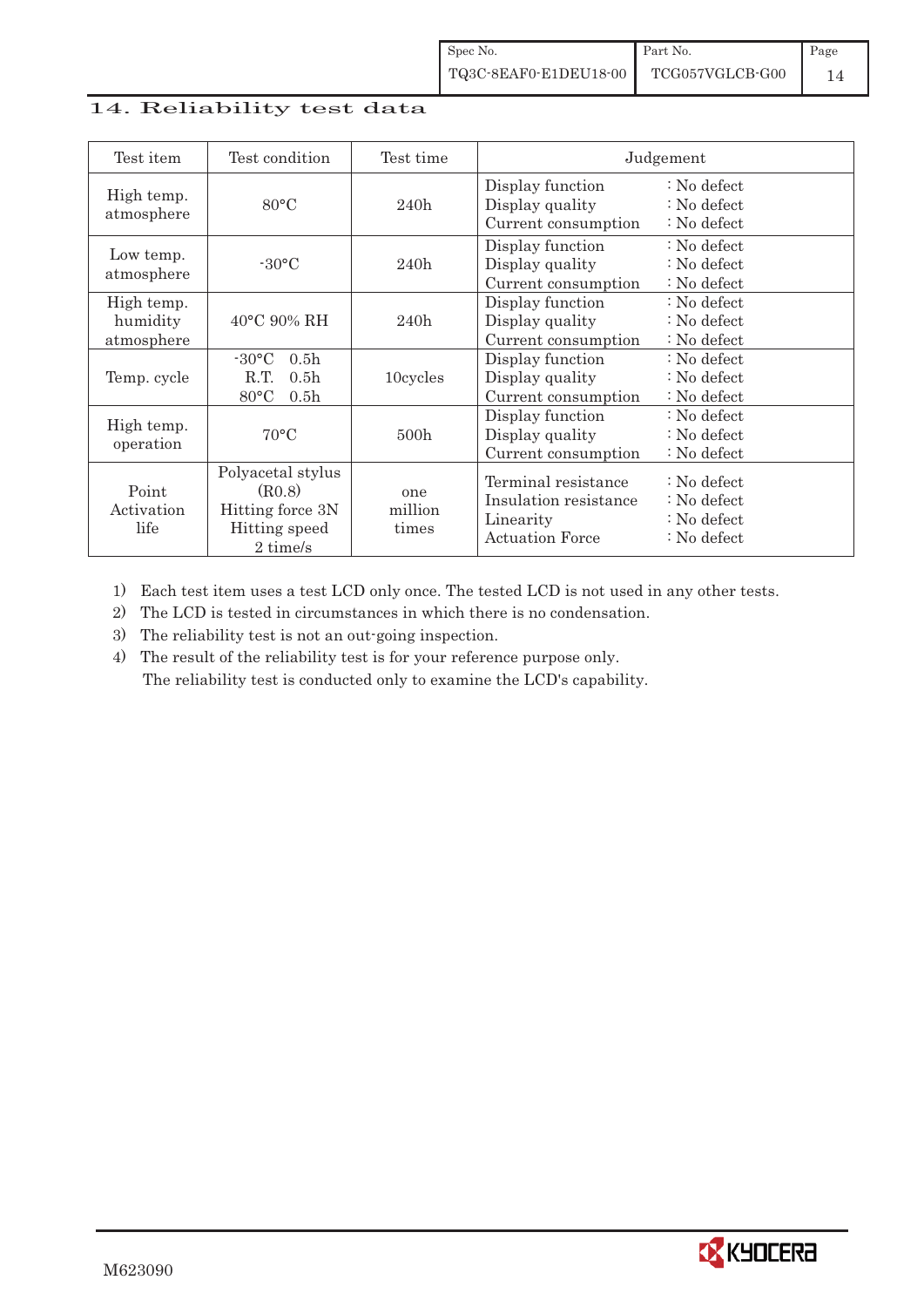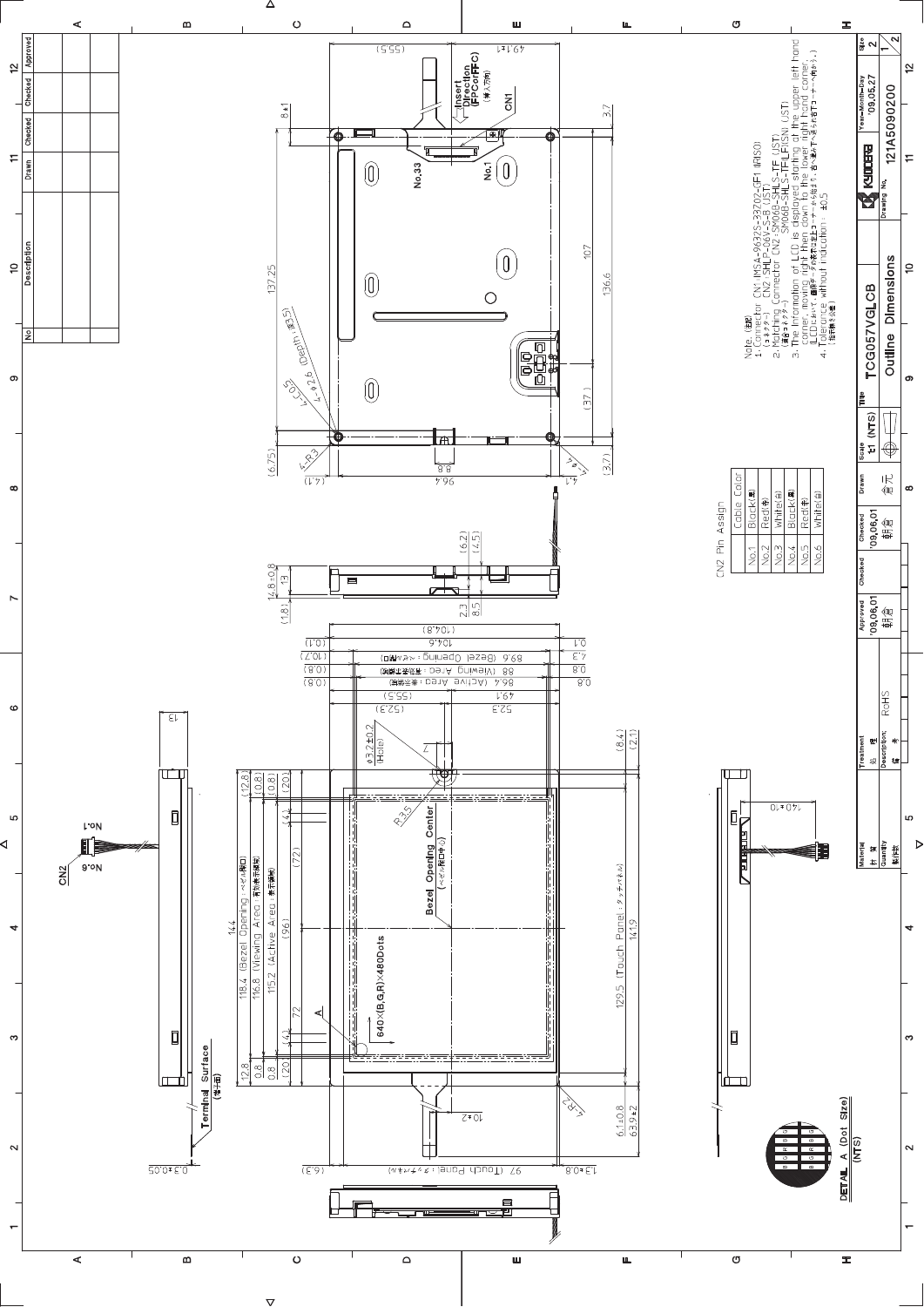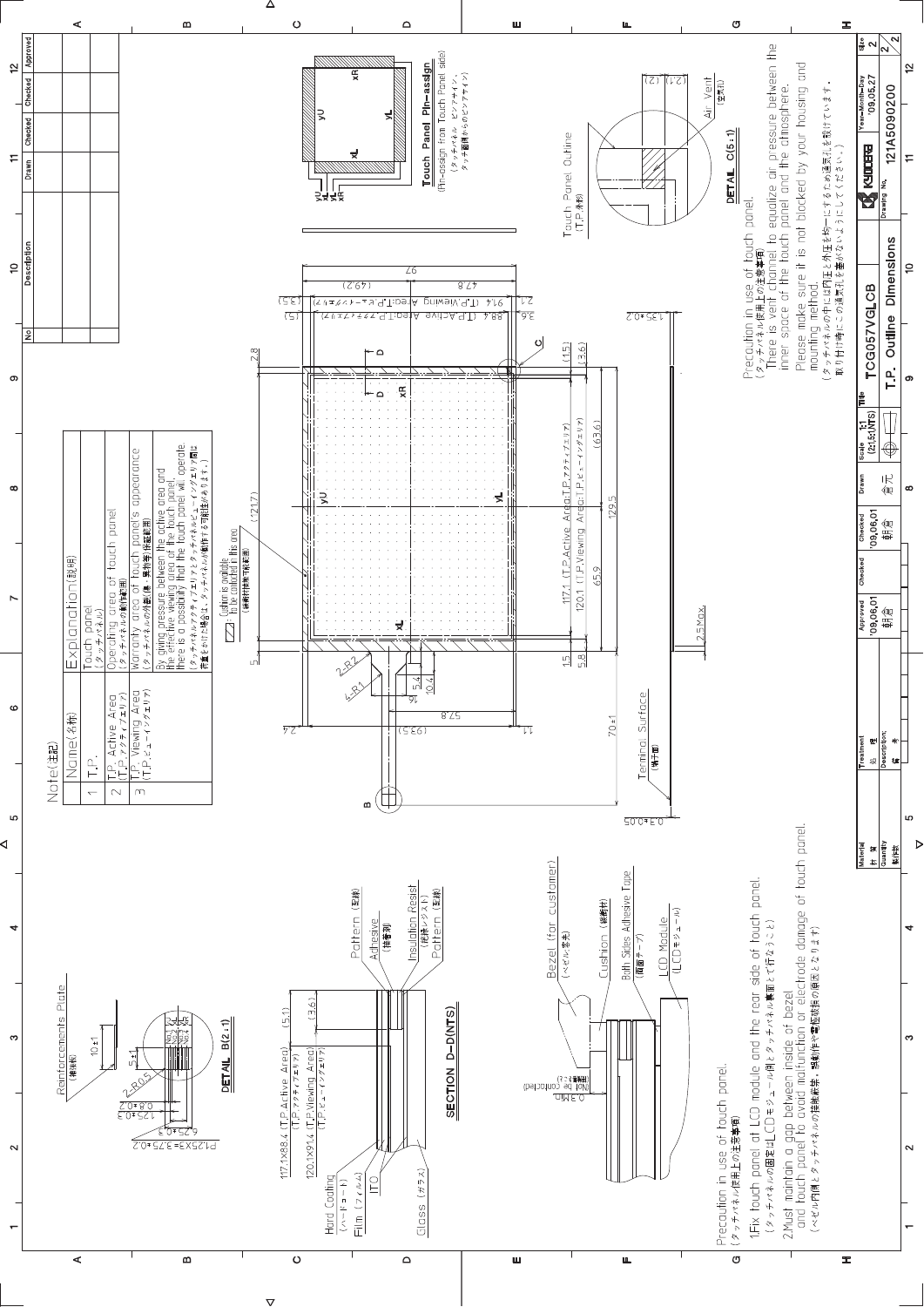| Spec No. | TQ3C-8EAF0-E2DEU18-00 |
|----------|-----------------------|
| Date.    | June 8, 2009          |

# KYOCERA INSPECTION STANDARD

## TYPE : TCG057VGLCB-G00

### KYOCERA CORPORATION KAGOSHIMA HAYATO PLANT LCD DIVISION

| Original     |          | Designed by $:$ Engineering dept. | Confirmed by $: QA$ dept. |                       |          |
|--------------|----------|-----------------------------------|---------------------------|-----------------------|----------|
| Issue Date   | Prepared | Checked                           | Approved                  | Checked               | Approved |
| June 8, 2009 |          |                                   | 20 Johnson                | J. Sakaguchi Lklamans |          |

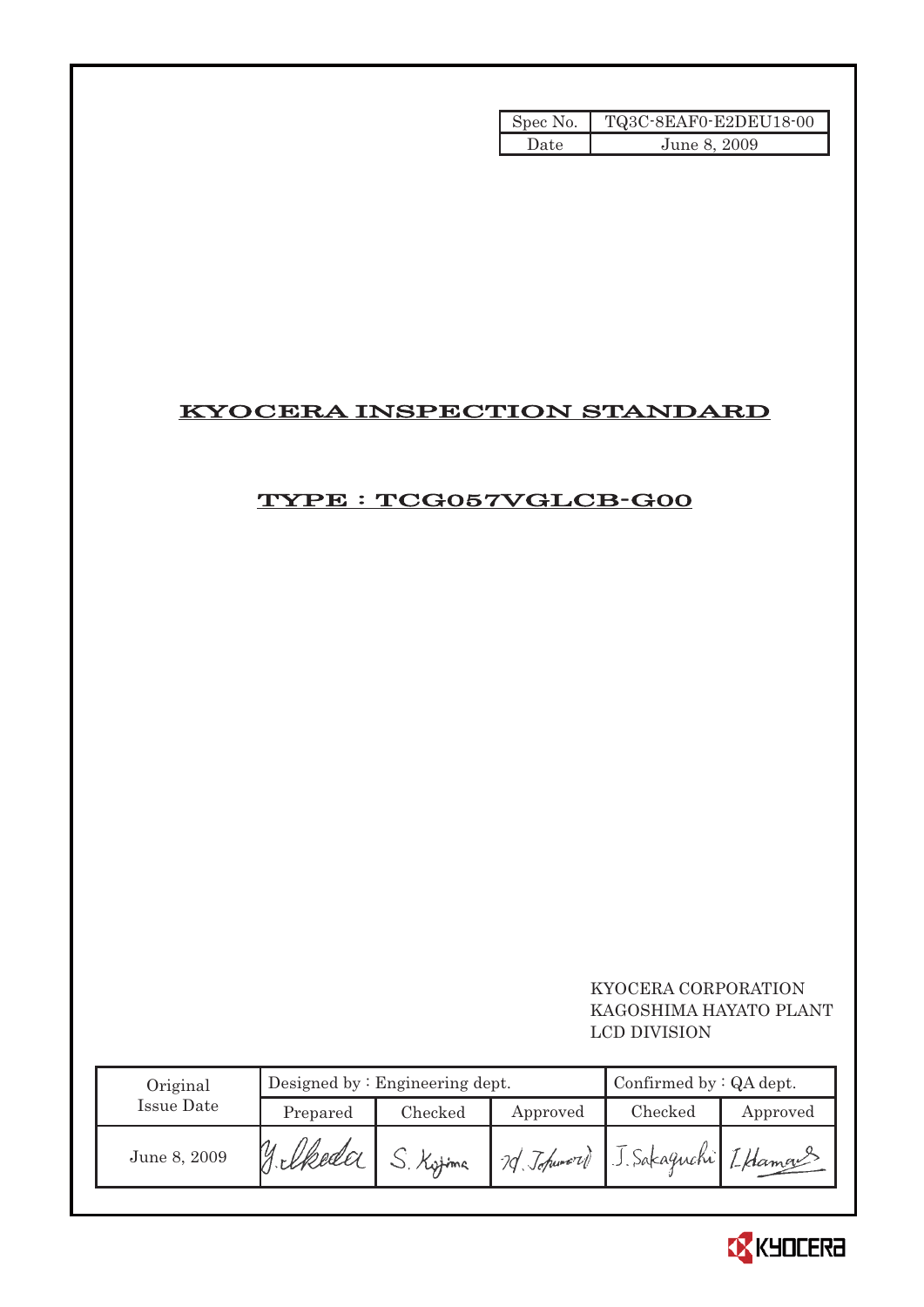| Spec No.              | Part No.        | Page |
|-----------------------|-----------------|------|
| TQ3C-8EAF0-E2DEU18-00 | TCG057VGLCB-G00 |      |

| Revision record  |             |                                  |  |                                 |                                      |                         |          |  |
|------------------|-------------|----------------------------------|--|---------------------------------|--------------------------------------|-------------------------|----------|--|
|                  |             |                                  |  | Designed by : Engineering dept. |                                      | Confirmed by : QA dept. |          |  |
| $\rm{Date}$      |             | $\ensuremath{\mathrm{Prepared}}$ |  | $\rm Checked$                   | ${\Large\bf Approved}$               | ${\it Checked}$         | Approved |  |
|                  |             |                                  |  |                                 |                                      |                         |          |  |
|                  |             |                                  |  |                                 |                                      |                         |          |  |
| ${\rm Rev. No.}$ | $\rm{Date}$ | Page                             |  |                                 | $\label{eq:2} \textbf{Descriptions}$ |                         |          |  |
|                  |             |                                  |  |                                 |                                      |                         |          |  |
|                  |             |                                  |  |                                 |                                      |                         |          |  |
|                  |             |                                  |  |                                 |                                      |                         |          |  |
|                  |             |                                  |  |                                 |                                      |                         |          |  |
|                  |             |                                  |  |                                 |                                      |                         |          |  |
|                  |             |                                  |  |                                 |                                      |                         |          |  |
|                  |             |                                  |  |                                 |                                      |                         |          |  |
|                  |             |                                  |  |                                 |                                      |                         |          |  |
|                  |             |                                  |  |                                 |                                      |                         |          |  |
|                  |             |                                  |  |                                 |                                      |                         |          |  |
|                  |             |                                  |  |                                 |                                      |                         |          |  |
|                  |             |                                  |  |                                 |                                      |                         |          |  |
|                  |             |                                  |  |                                 |                                      |                         |          |  |
|                  |             |                                  |  |                                 |                                      |                         |          |  |
|                  |             |                                  |  |                                 |                                      |                         |          |  |
|                  |             |                                  |  |                                 |                                      |                         |          |  |
|                  |             |                                  |  |                                 |                                      |                         |          |  |
|                  |             |                                  |  |                                 |                                      |                         |          |  |
|                  |             |                                  |  |                                 |                                      |                         |          |  |
|                  |             |                                  |  |                                 |                                      |                         |          |  |
|                  |             |                                  |  |                                 |                                      |                         |          |  |
|                  |             |                                  |  |                                 |                                      |                         |          |  |
|                  |             |                                  |  |                                 |                                      |                         |          |  |
|                  |             |                                  |  |                                 |                                      |                         |          |  |
|                  |             |                                  |  |                                 |                                      |                         |          |  |
|                  |             |                                  |  |                                 |                                      |                         |          |  |
|                  |             |                                  |  |                                 |                                      |                         |          |  |
|                  |             |                                  |  |                                 |                                      |                         |          |  |
|                  |             |                                  |  |                                 |                                      |                         |          |  |
|                  |             |                                  |  |                                 |                                      |                         |          |  |
|                  |             |                                  |  |                                 |                                      |                         |          |  |
|                  |             |                                  |  |                                 |                                      |                         |          |  |
|                  |             |                                  |  |                                 |                                      |                         |          |  |
|                  |             |                                  |  |                                 |                                      |                         |          |  |
|                  |             |                                  |  |                                 |                                      |                         |          |  |
|                  |             |                                  |  |                                 |                                      |                         |          |  |

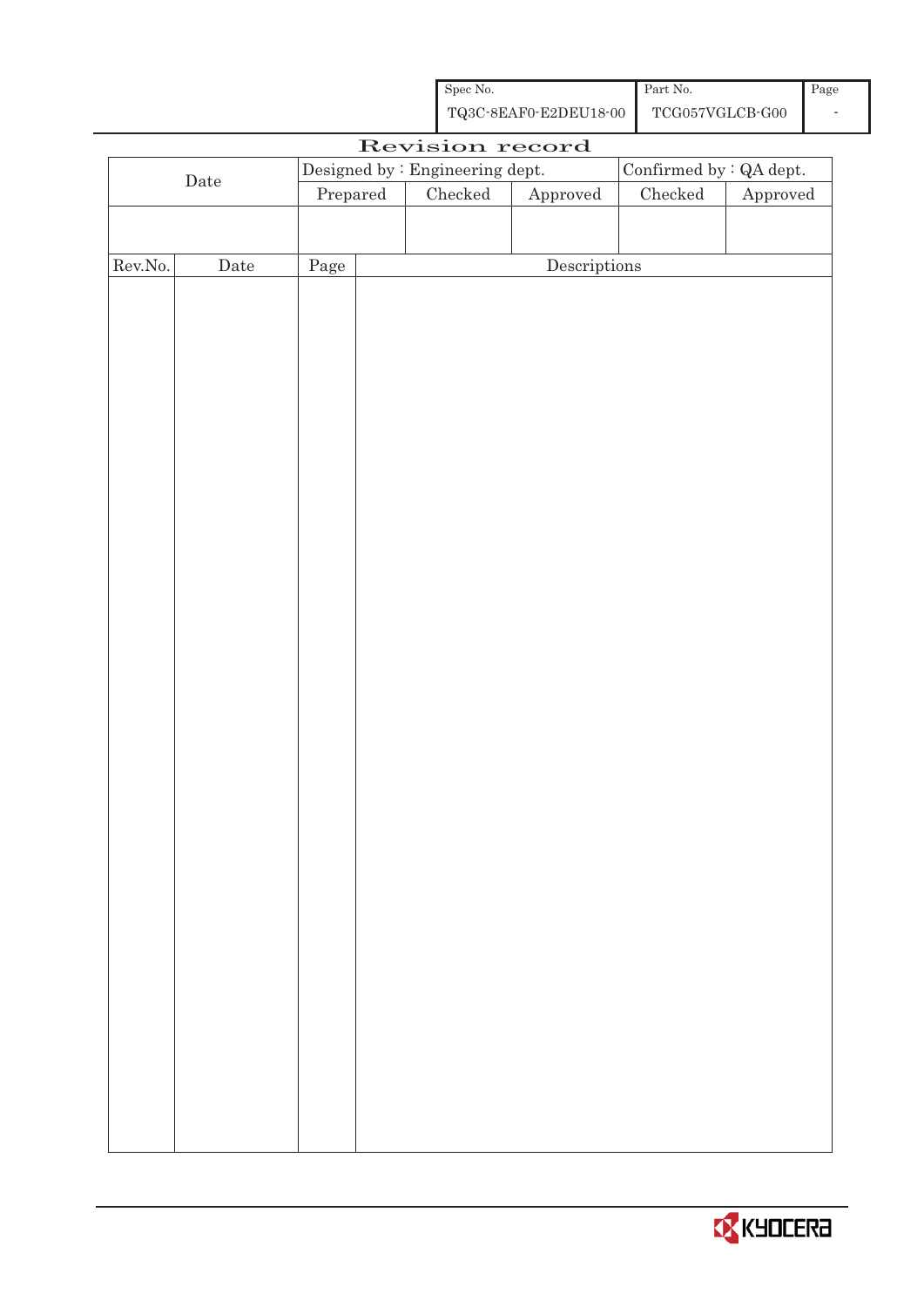| 1) Note         |                                                                                              |                           |                                                           |  |  |  |  |
|-----------------|----------------------------------------------------------------------------------------------|---------------------------|-----------------------------------------------------------|--|--|--|--|
|                 |                                                                                              | Note                      |                                                           |  |  |  |  |
| General         | Customer identified anomalies not defined within this inspection standard shall be<br>1.     |                           |                                                           |  |  |  |  |
|                 | reviewed by Kyocera, and an additional standard shall be determined by mutual                |                           |                                                           |  |  |  |  |
|                 | consent.                                                                                     |                           |                                                           |  |  |  |  |
|                 | This inspection standard about the image quality shall be applied to any defect within<br>2. |                           |                                                           |  |  |  |  |
|                 | the act ive area and shall not be applicable to outside of the area.                         |                           |                                                           |  |  |  |  |
|                 | Inspection conditions<br>3.                                                                  |                           |                                                           |  |  |  |  |
|                 | Luminance                                                                                    |                           | $\div 500$ Lux min.                                       |  |  |  |  |
|                 |                                                                                              | Inspection distance       | $\div 300$ mm.                                            |  |  |  |  |
|                 | Temperature                                                                                  |                           | $:25 \pm 5^{\circ}$ C                                     |  |  |  |  |
|                 | Direction                                                                                    |                           | : Directly above                                          |  |  |  |  |
| Definition of   | Dot defect                                                                                   | Bright dot defect         | The dot is constantly "on" when power applied to the      |  |  |  |  |
| inspection item |                                                                                              |                           | LCD, even when all "Black" data sent to the screen.       |  |  |  |  |
|                 |                                                                                              |                           | Inspection tool: 5% Transparency neutral density filter.  |  |  |  |  |
|                 |                                                                                              |                           | Count dot: If the dot is visible through the filter.      |  |  |  |  |
|                 |                                                                                              |                           | Don't count dot: If the dot is not visible through the    |  |  |  |  |
|                 |                                                                                              |                           | filter.                                                   |  |  |  |  |
|                 |                                                                                              |                           | GBRGBRGB                                                  |  |  |  |  |
|                 |                                                                                              |                           | RGBRGBRGB                                                 |  |  |  |  |
|                 |                                                                                              |                           | dot defect<br>RGBRGBRGB                                   |  |  |  |  |
|                 |                                                                                              | Black dot defect          | The dot is constantly "off" when power applied to the     |  |  |  |  |
|                 |                                                                                              |                           | LCD, even when all "White" data sent to the screen.       |  |  |  |  |
|                 |                                                                                              | Adjacent dot              | Adjacent dot defect is defined as two or more bright dot  |  |  |  |  |
|                 |                                                                                              |                           | defects or black dot defects.                             |  |  |  |  |
|                 |                                                                                              |                           |                                                           |  |  |  |  |
|                 |                                                                                              |                           | <b>BRGBR</b>                                              |  |  |  |  |
|                 |                                                                                              |                           | RGBRGBRGB<br>dot defect                                   |  |  |  |  |
|                 |                                                                                              |                           | $\mathsf{R}$<br>G<br>G<br>B<br>BR<br>G                    |  |  |  |  |
|                 | External                                                                                     | Bubble, Scratch,          | Visible operating (all pixels "Black" or "White") and non |  |  |  |  |
|                 | inspection                                                                                   | Foreign particle          | operating.                                                |  |  |  |  |
|                 |                                                                                              | (Polarizer, Cell,         |                                                           |  |  |  |  |
|                 |                                                                                              | Backlight)                |                                                           |  |  |  |  |
|                 |                                                                                              | Appearance                | Does not satisfy the value at the spec.                   |  |  |  |  |
|                 |                                                                                              | inspection                |                                                           |  |  |  |  |
|                 | Others                                                                                       | LED wire                  | Damaged to the LED wires connector, pin, functional       |  |  |  |  |
|                 |                                                                                              |                           | failure or appearance failure.                            |  |  |  |  |
|                 | Definition                                                                                   | Definition of circle size | Definition of linear size                                 |  |  |  |  |
|                 | of size                                                                                      |                           |                                                           |  |  |  |  |
|                 |                                                                                              |                           |                                                           |  |  |  |  |
|                 |                                                                                              |                           |                                                           |  |  |  |  |
|                 |                                                                                              |                           |                                                           |  |  |  |  |
|                 |                                                                                              | $d = (a + b)/2$           |                                                           |  |  |  |  |
|                 |                                                                                              |                           |                                                           |  |  |  |  |

# Visuals specification

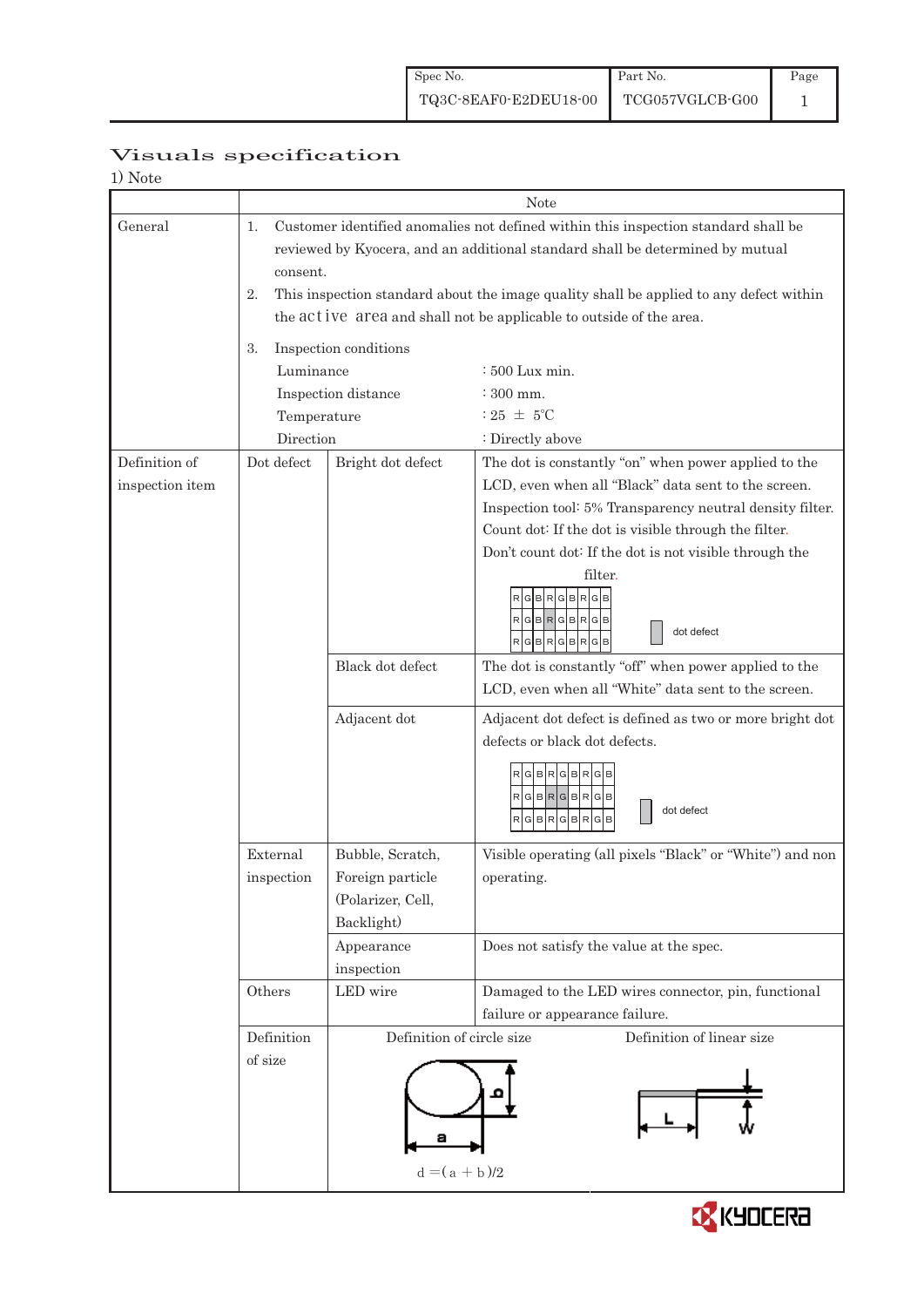| Spec No.              | Part No.        | Page |
|-----------------------|-----------------|------|
| TQ3C-8EAF0-E2DEU18-00 | TCG057VGLCB-G00 |      |

#### 2) Standard

| Classification                                                   |                     | Inspection item                               |  | Judgement standard     |                                            |                            |                   |  |
|------------------------------------------------------------------|---------------------|-----------------------------------------------|--|------------------------|--------------------------------------------|----------------------------|-------------------|--|
| Defect<br>Dot                                                    |                     | Bright dot defect                             |  | Acceptable number      |                                            | :4                         |                   |  |
| (in LCD                                                          | defect              |                                               |  | Bright dot spacing     |                                            | $:5$ mm or more            |                   |  |
| glass)<br>Black dot defect<br>2 dot join<br>Bright dot<br>defect |                     |                                               |  | Acceptable number      |                                            | $\therefore$ 5             |                   |  |
|                                                                  |                     |                                               |  | Black dot spacing      |                                            | $\frac{1}{2}$ 5 mm or more |                   |  |
|                                                                  |                     | Acceptable number                             |  | $\colon 2$             |                                            |                            |                   |  |
|                                                                  |                     | Black dot<br>defect                           |  | Acceptable number      |                                            | :3                         |                   |  |
|                                                                  |                     | 3 or more dots join                           |  | Acceptable number      |                                            | $\colon 0$                 |                   |  |
|                                                                  |                     | Total dot defects                             |  | Acceptable number      |                                            | $:5$ Max                   |                   |  |
|                                                                  | Others              | White dot, Dark dot                           |  |                        |                                            |                            |                   |  |
|                                                                  |                     | (Circle)                                      |  | Size (mm)              |                                            | Acceptable number          |                   |  |
|                                                                  |                     |                                               |  | $d \leq 0.2$           |                                            | (Neglected)                |                   |  |
|                                                                  |                     |                                               |  | $0.2~<~\rm d~\leq~0.4$ |                                            | $\overline{5}$             |                   |  |
|                                                                  |                     |                                               |  | $0.4~<~\rm d~\leq~0.5$ |                                            | $\overline{3}$             |                   |  |
|                                                                  |                     |                                               |  | 0.5 < d                |                                            | $\Omega$                   |                   |  |
|                                                                  | External inspection | Polarizer (Scratch)                           |  |                        |                                            |                            |                   |  |
| (Defect on                                                       |                     |                                               |  | Width (mm)             | Length (mm)                                |                            | Acceptable number |  |
| Polarizer or                                                     |                     |                                               |  | $W~\leq~0.1$           |                                            |                            | (Neglected)       |  |
| between Polarizer                                                |                     |                                               |  |                        | $\mathrm{L}\,\leq\,5.0$<br>$5.0~<~{\rm L}$ |                            | (Neglected)       |  |
| and LCD glass)                                                   |                     |                                               |  | $0.1 \le W \le 0.3$    |                                            |                            | $\mathbf{0}$      |  |
|                                                                  |                     |                                               |  | $0.3 \, < \, W$        |                                            |                            | $\mathbf{0}$      |  |
|                                                                  |                     | Polarizer (Bubble)                            |  |                        |                                            |                            |                   |  |
|                                                                  |                     |                                               |  | Size (mm)              |                                            | Acceptable number          |                   |  |
|                                                                  |                     |                                               |  | $d \leq 0.2$           |                                            | (Neglected)                |                   |  |
|                                                                  |                     |                                               |  | $0.2~<~\rm d~\leq~0.3$ |                                            | $\bf 5$                    |                   |  |
|                                                                  |                     |                                               |  | $0.3~<~\rm d~\leq~0.5$ |                                            | $\overline{3}$             |                   |  |
|                                                                  |                     |                                               |  | 0.5 < d                |                                            |                            | $\Omega$          |  |
|                                                                  |                     | Foreign particle                              |  |                        |                                            |                            |                   |  |
|                                                                  |                     | (Circular shape)                              |  | Size (mm)              |                                            | Acceptable number          |                   |  |
|                                                                  |                     |                                               |  | $d \leq 0.2$           |                                            | (Neglected)                |                   |  |
|                                                                  |                     |                                               |  | $0.2~<~\rm d~\leq~0.4$ |                                            | 5                          |                   |  |
|                                                                  |                     |                                               |  | $0.4 \le d \le 0.5$    |                                            | $\,3$                      |                   |  |
|                                                                  |                     |                                               |  | $0.5\,<\,$ d           |                                            | $\boldsymbol{0}$           |                   |  |
|                                                                  |                     | Foreign particle<br>(Linear shape)<br>Scratch |  |                        |                                            |                            |                   |  |
|                                                                  |                     |                                               |  | Width (mm)             |                                            | Length $(mm)$              | Acceptable number |  |
|                                                                  |                     |                                               |  | $W \leq 0.03$          |                                            |                            | (Neglected)       |  |
|                                                                  |                     |                                               |  |                        | $L\,\leq\,$ 2.0                            |                            | (Neglected)       |  |
|                                                                  |                     |                                               |  | $0.03 \le W \le 0.1$   | $2.0~\leq~\mathrm{L}~\leq~4.0$             |                            | $\,3$             |  |
|                                                                  |                     |                                               |  |                        | $4.0 \leq L$                               |                            | $\overline{0}$    |  |
|                                                                  |                     |                                               |  | $0.1 \leq W$           |                                            |                            | (According to     |  |
|                                                                  |                     |                                               |  |                        |                                            |                            | circular shape)   |  |